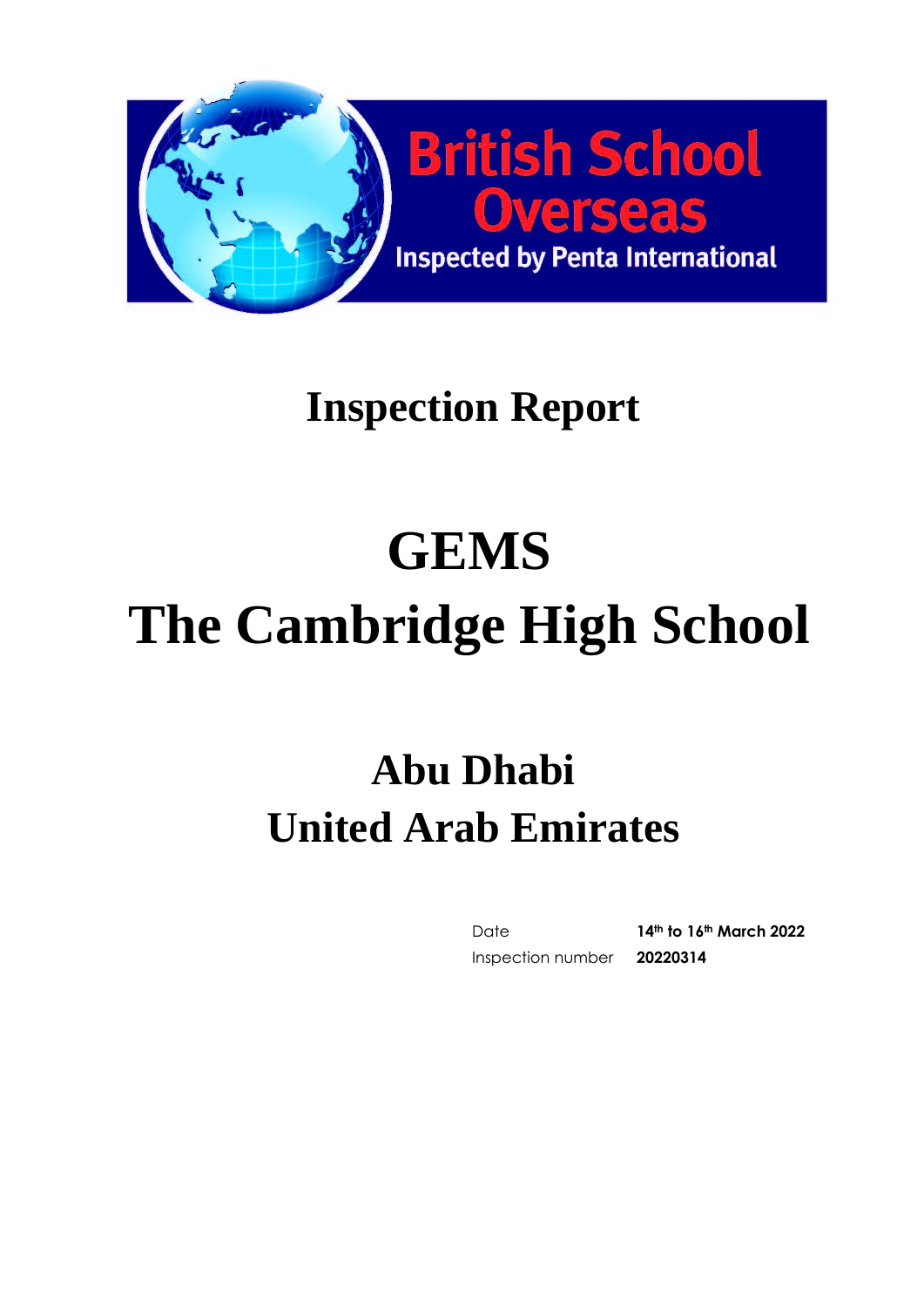

**GEMS The Cambridge School Abu Dhabi United Arab Emirates**

**14th – 16thMarch 2022** 

| Contents       |                                                                                         | Page           |  |  |
|----------------|-----------------------------------------------------------------------------------------|----------------|--|--|
| 1              | Purpose and scope of the inspection                                                     |                |  |  |
| $\overline{2}$ | Compliance with regulatory requirements                                                 |                |  |  |
| 3              | Overall effectiveness of the school                                                     |                |  |  |
|                | What the school does well<br>3.1                                                        | 4              |  |  |
|                | 3.2<br>Points for improvement                                                           | 5              |  |  |
| $\overline{4}$ | The context of the school                                                               | 6              |  |  |
|                | 4.1 The British nature of the school                                                    | $\overline{7}$ |  |  |
| 5              | <b>Standard 1</b><br>The quality of education provided by the school                    | 8              |  |  |
|                | 5.1 Curriculum                                                                          | 8              |  |  |
|                | 5.2 Teaching and assessment                                                             | 11             |  |  |
|                | Standards<br>5.3                                                                        | 14             |  |  |
| 6              | <b>Standard 2</b><br>16<br>Spiritual, moral, social & cultural development of pupils    |                |  |  |
| 7              | <b>Standard 3</b><br>The welfare, health, and safety of                                 | 18             |  |  |
| 8              | <b>Standard 4</b><br>The suitability of the proprietor and staff                        | 21             |  |  |
| 9              | <b>Standard 5</b><br>23<br>The premises and accommodation                               |                |  |  |
| 10             | <b>Standard 6</b><br>25<br>The provision of information for parents, carers, and others |                |  |  |
| 11             | <b>Standard 7</b><br>26<br>The school's procedures for handling complaints              |                |  |  |
| 12             | <b>Standard 8</b><br>Leadership and management of the school                            | 27             |  |  |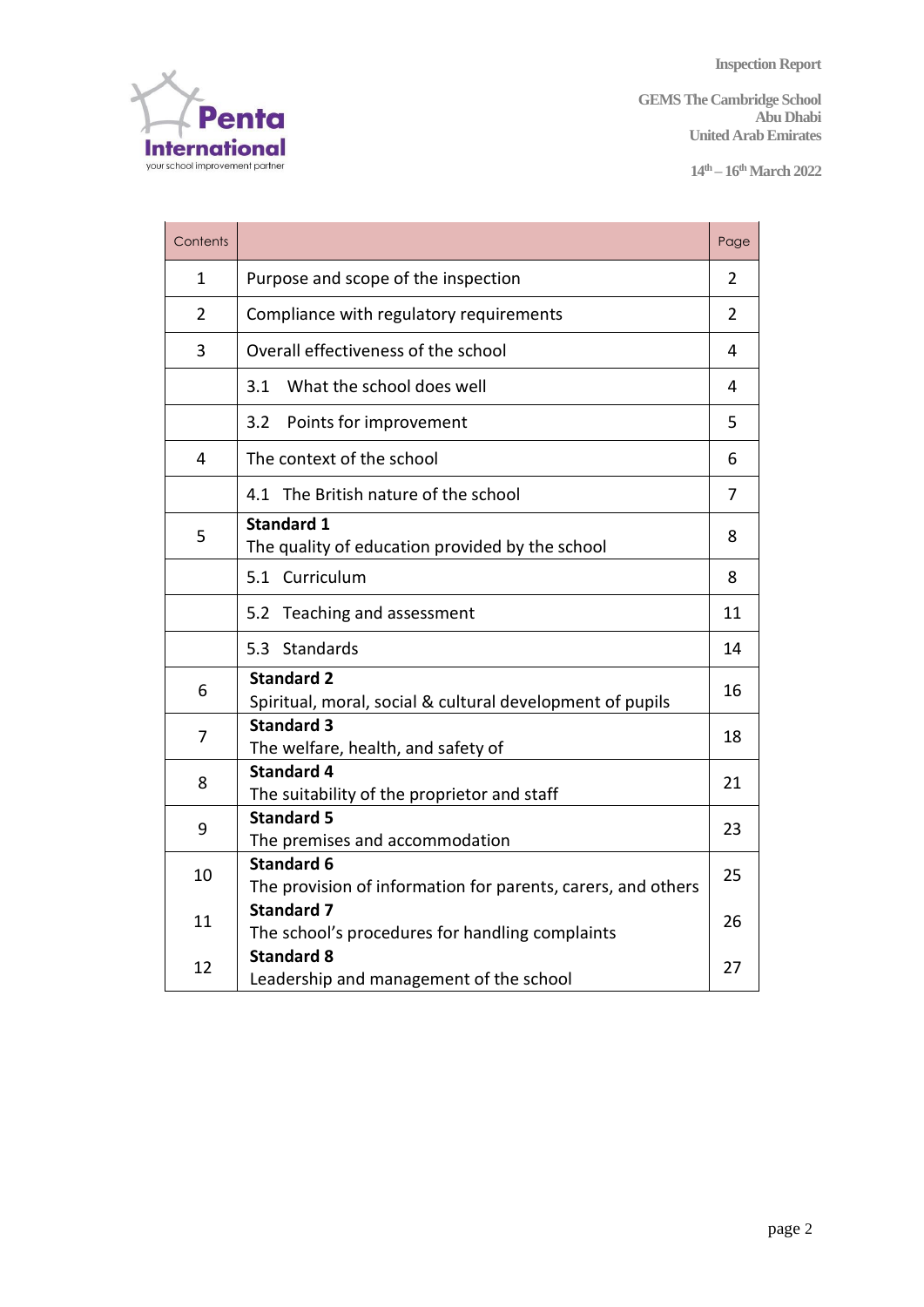**GEMS The Cambridge School Abu Dhabi United Arab Emirates**

**14th – 16thMarch 2022** 



## 1. Purpose and scope of the inspection

The Department for Education has put in place a voluntary scheme for the inspection of British schools overseas, whereby schools are inspected against a common set of standards that British schools overseas can choose to adopt.

The inspection and this report follow the Department for Education (DfE) schedule for the inspection of British schools overseas.

The purpose of the inspection is to provide information to parents, teachers, senior managers, and the school's management on the overall effectiveness of the school, the standard of education it provides and its compatibility with independent schools in the United Kingdom.

The inspection and report will cover the key areas of quality of the curriculum; quality of teaching and learning; the spiritual, moral, social, and cultural development of; their welfare, health, and safety; the suitability of the proprietor and staff; the school's premises and accommodation (including boarding); and the school's complaints procedures. An essential part of the inspection is considering the extent to which the British character of the school is evident in its ethos, curriculum, teaching, care for and students' achievements.

This inspection was completed by Penta International. Penta International is approved by the British government for the purpose of inspecting schools overseas. As one of the leading inspection providers, Penta International reports to the English Department for Education (DfE) on the extent to which schools meet the standards for British schools overseas.

During the inspection visit school documentation and policies were analysed, and data reviewed. Students' workbooks were scrutinised. Discussions were held with the senior staff, the management teams, a range of teachers, parents, and groups of students. Over 70 lessons were observed of which many were hybrid, with students taking part face to face and online.

Two and a half school days were monitored. The lead inspector was Nicola Walsh. The team members were Akin Alufa, Hussaina Begum and Kylie Cleworth.

#### 2. Compliance with regulatory requirements

The Cambridge High School, Abu Dhabi (CHS) meets the standards for British Schools Overseas.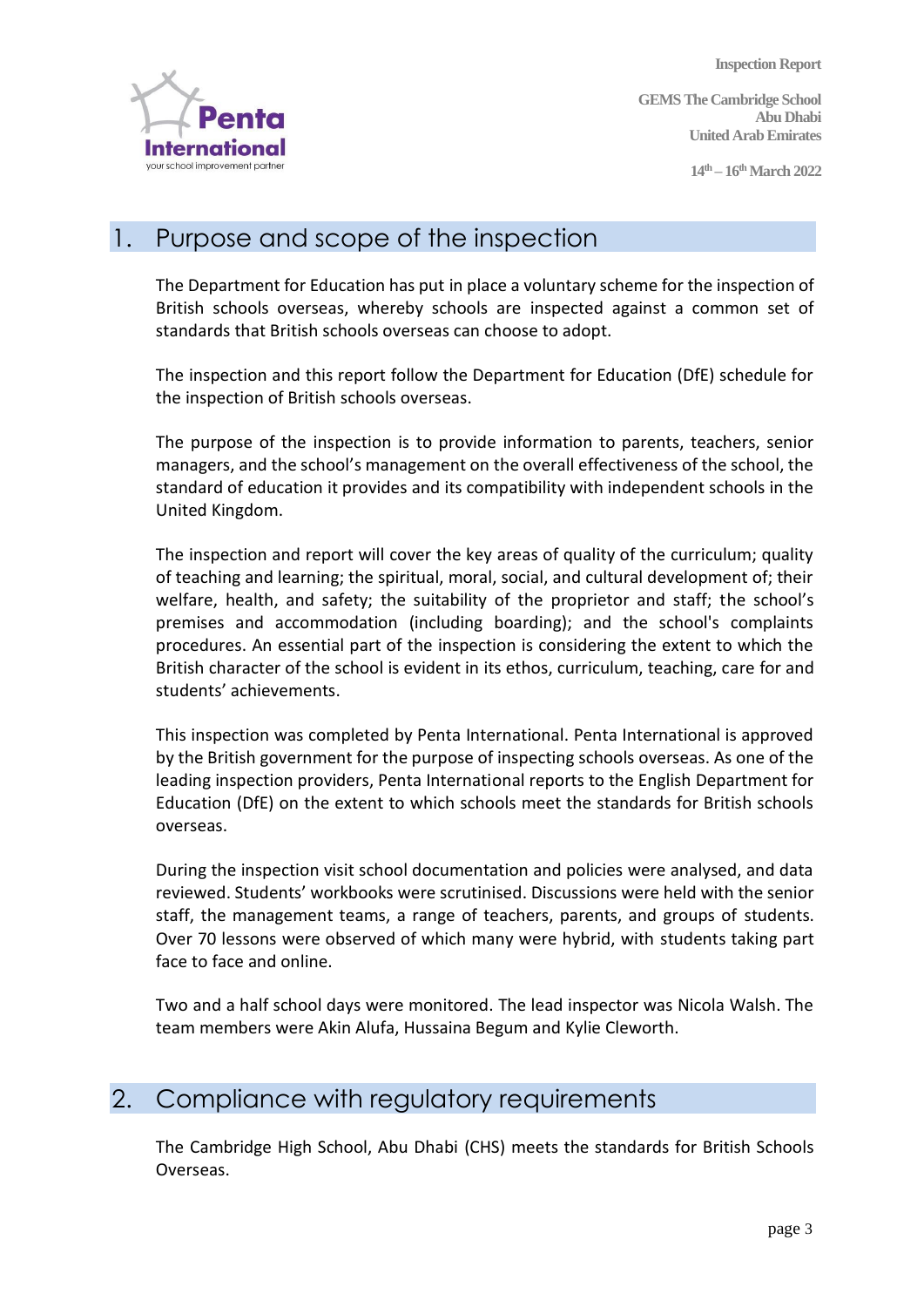**Abu Dhabi**

**GEMS The Cambridge School United Arab Emirates**

**14th – 16thMarch 2022** 



# 3. Overall effectiveness of the school

The school offers a good standard of British education that meets the needs of its' students and serves the community well. Teachers and students work hard and as a result, the attainment of students by the end of key stages 4 and 5 is excellent and well above standards in the UK.

Students are very respectful of one another, and relationships are strong across the school. There is a positive determination for everyone to succeed and do well.

The welfare, health and safety of students are excellent. Students talk about feeling safe and cared for. A culturally diverse school population enables students to learn about cultures other than their own. This combined with the promotion of British values, evident across the school ensures students are confident and articulate learners. Students are well equipped to enter UK education systems at an appropriate level.

The school was opened in 1994 on the current site. Since then, the school has become oversubscribed, and space is at a premium within the school.

# 3.1 What the school does well

The school has many strengths which include:

- Excellent behaviour of students and attitudes to learning
- Consistently good teaching across the secondary phase
- High attainment in key stages 4 and 5
- Progress in Early Years and Foundation Stage (EYFS)
- Students who are articulate, confident and can talk about what they are learning to do
- Students who routinely self-assess their work and learn through making mistakes
- The feedback teachers provide to students in secondary lessons
- Relationships between staff, students and parents
- The strong desire of senior leaders to improve outcomes for students
- The school's principal, who has an inspirational effect upon the school's community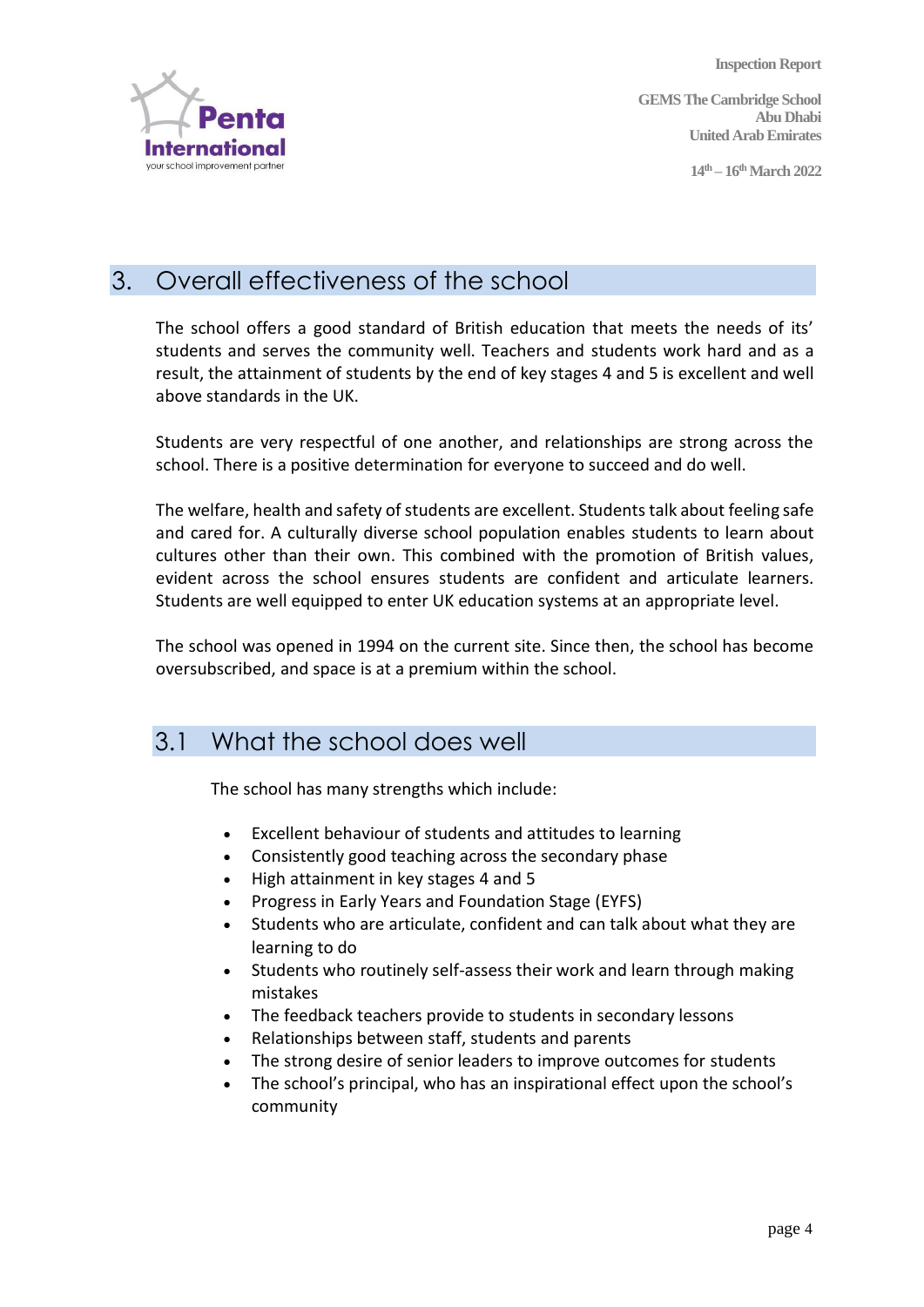**International** your school improvement partne

**GEMS The Cambridge School Abu Dhabi United Arab Emirates**

**14th – 16thMarch 2022** 

# 3.2 Points for improvement

Whilst not required by regulations, the school might wish to consider the following points for development:

- Develop quality of teaching across the school so that all teaching is consistently good or better, including looking at the deployment of teaching assistants so that they impact on improving outcomes for students
- Review the breadth of the curriculum (particularly at key stage three, to widen students' experiences and aspirations, and ensure it is providing challenge for students who are identified as more able
- Ensure that school accommodation meets the needs of a  $21^{st}$  century curriculum and is inclusive at all levels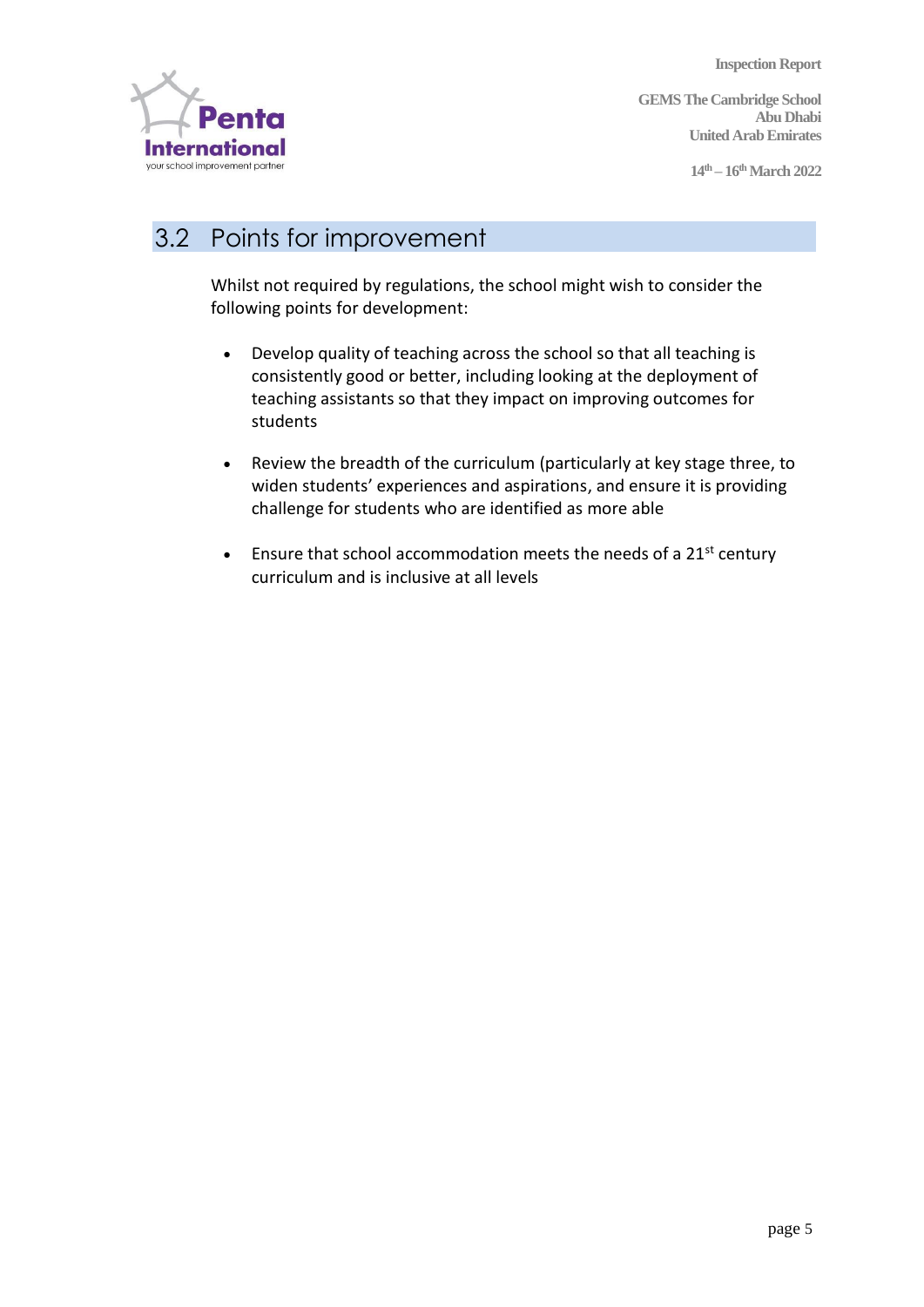

**GEMS The Cambridge School Abu Dhabi United Arab Emirates**

**14th – 16thMarch 2022** 

# 4. The context of the school

| Full name of school                       | Cambridge High School LLC         |                              |                               |  |
|-------------------------------------------|-----------------------------------|------------------------------|-------------------------------|--|
| <b>Address</b>                            | Sector 9, Musaffah, Abu Dhabi     |                              |                               |  |
| Main telephone #                          | 02 552 1621                       |                              |                               |  |
| Website                                   | https://www.gemscis-abudhabi.com/ |                              |                               |  |
| Email                                     | Info chs@gemsedu.com              |                              |                               |  |
| Principal                                 | Stephen Brecken                   |                              |                               |  |
| Chair of board of<br>governors/proprietor | Kelvin Hornsby                    |                              |                               |  |
| Age range                                 | 4-18 years                        |                              |                               |  |
| Number of pupils                          | Total = $1801$                    | Boys = $891$                 | Girls = $910$                 |  |
| Pupil numbers by age on                   | $(0-2 \text{ years})$<br>0        | $(3-5 \text{ years})$<br>209 | $(6-11 \text{ years})$<br>871 |  |
| date of entry                             | $(12-16 \text{ years})$<br>617    | $(17-18$ years)<br>99        | $(18 + years)$<br>5           |  |
| Total number of<br>part-time pupils       | $\Omega$                          |                              |                               |  |

The Cambridge High School Abu Dhabi is situated on the outskirts of Abu Dhabi. The school is privately owned and part of the GEMS group of schools that are operational across the Emirates. The school retains its' own identity but draws upon the support of the GEMS network of schools and accesses a centralised office for administration.

The school offers a British education to students from age 4 to age 18 and is fully inclusive. Early years and primary students are in mixed classes. However, boys and girls are taught separately in year 6 to year 9, and for English, mathematics and MoE subjects in key stages 4 and 5. Teachers from a wide range of nationalities provide a good quality of education to students. The school is popular in the local community and oversubscribed.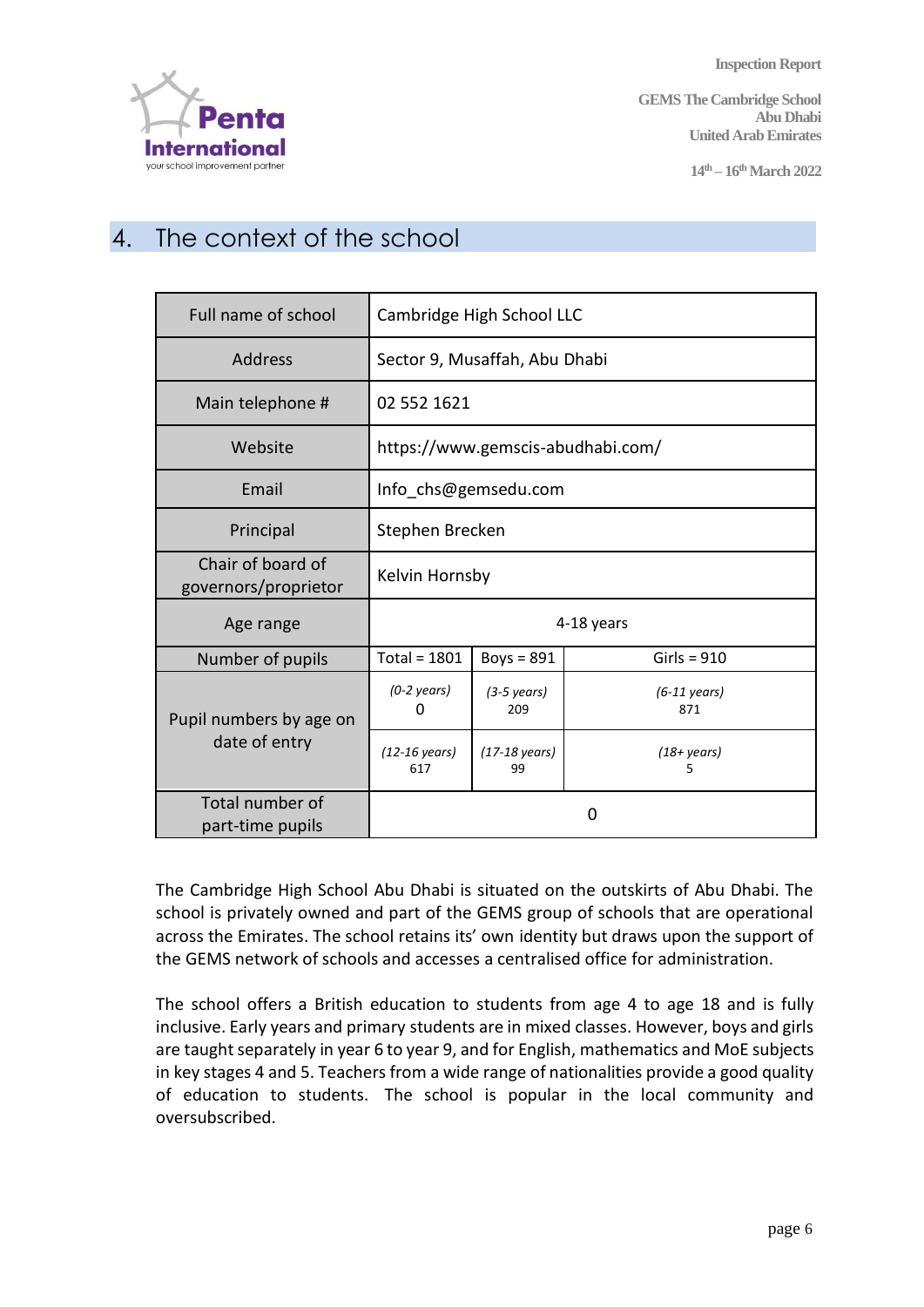

**14th – 16thMarch 2022** 

The students on roll at the school represent over 59 nationalities of which 34% are Indian and 27% Pakistani. Almost all students on roll speak English as an additional language and enter the school at age 4 with limited preschool experience. During the inspection a small minority of students accessed the learning online and this was visible in the classes observed.

Staff enjoy working at the school and the mobility of staff is low. Most phase and subject leaders have been in post for 4 years or more. The principal was promoted to his role in 2019, after working in the school as vice principal. The principal, vice principal and assistant head are UK expatriates with UK qualifications and experience of working in UK schools. They support the development of 102 teachers and 29 teaching assistants, of which very few hold UK qualifications.

# 4.1 British nature of the school

The school

- delivers the English National Curriculum and follows EYFS guidance
- is organised into key stages and year groups
- uses assessments are UK sourced
- promotes British values through the school's vision, curriculum activities, and events
- is fully inclusive
- is well resourced in materials that are in use in English curriculum schools
- has a uniform policy, like many English schools
- has a house system, replicating that of many English schools
- has a system of rewards and sanctions in use by the school is closely aligned to those in use in English schools
- provides a personal, social, and emotional curriculum that embeds British values
- has displays that reflect British values and culture

and

• the academic calendar replicates that of a British school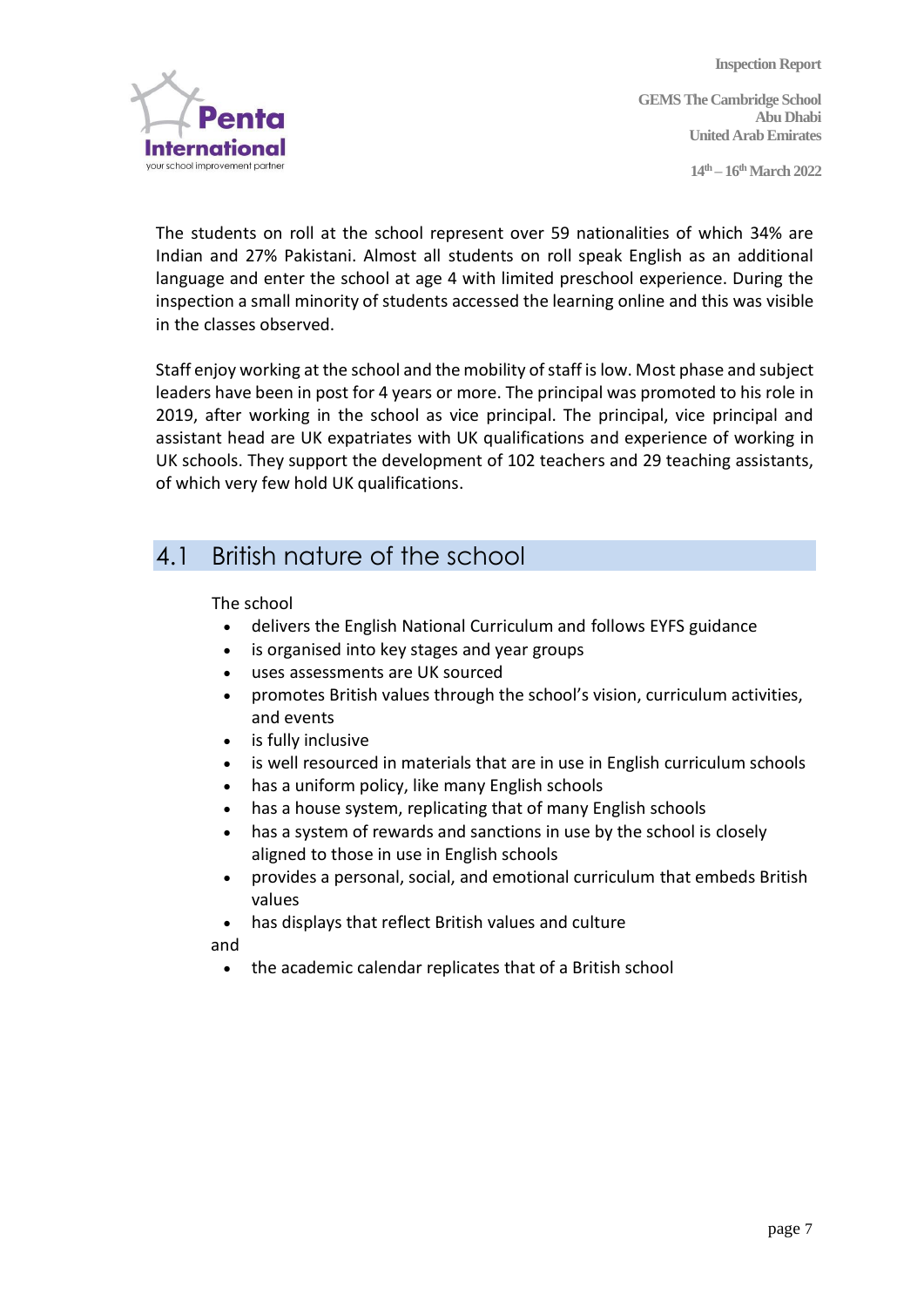**GEMS The Cambridge School Abu Dhabi United Arab Emirates**

**14th – 16thMarch 2022** 



# 5. *Standard 1* The quality of education provided by the school

The quality of education provided by The Cambridge High School is good and meets the requirements of the BSO Framework.

#### 5.1 Curriculum

The school has in place a clear curriculum policy for both the Early Years Foundation Stage (EYFS) curriculum, which is in place for students aged 4 and 5 and the English National Curriculum (ENC) for primary and secondary students. The curriculum is also adapted to fully incorporate the requirements of the Ministry of Education offering Arabic, Islamic Studies, and UAE social studies. English is the medium of instruction except for Arabic lessons taught by specialist Arabic teachers. This provision is well suited to meet the school's vision, 'Cambridge High School will equip all students with the skills and attributes of high performance, nurturing and supporting them to reach their highest potential and beyond.'

A bespoke personal, social, and emotional (PSE) curriculum is delivered daily across the school. The subjects offered in key stages 1,2 and 3 are mathematics, English, science, geography, history, ICT, physical education, library and art. In addition, in the primary section, social studies and music are also offered. In key stages 4 and 5, a full range of traditional subjects are offered for IGCSE, AS and A level, such as psychology, further mathematics, economics, accounting, and business studies. All subjects are timetabled and delivered as separate subjects across the school.

Subject specialist teachers deliver the secondary curriculum and specialist teachers for Arabic, music and physical education deliver lessons in the primary section. The curriculum allows for the students to re-enter the UK education system by following schemes of work and assessments in use in UK schools. Students study aspects of British life and culture, the youngest students enjoyed learning about 'The Gruffalo' and 'The Elves and the Shoemaker.' History topics cover aspects of British history such as the Anglo Saxons. Older students read from Shakespeare's 'A midsummer night's dream' during a library session.

The school recently modified the curriculum following the changes to the working week in Abu Dhabi. This enabled the school to extend the school day from 8am -2.15pm, to 7.45am - 2.35pm. This allowed the school to increase the number of lessons each day from 6 to 7 and had the added benefit of providing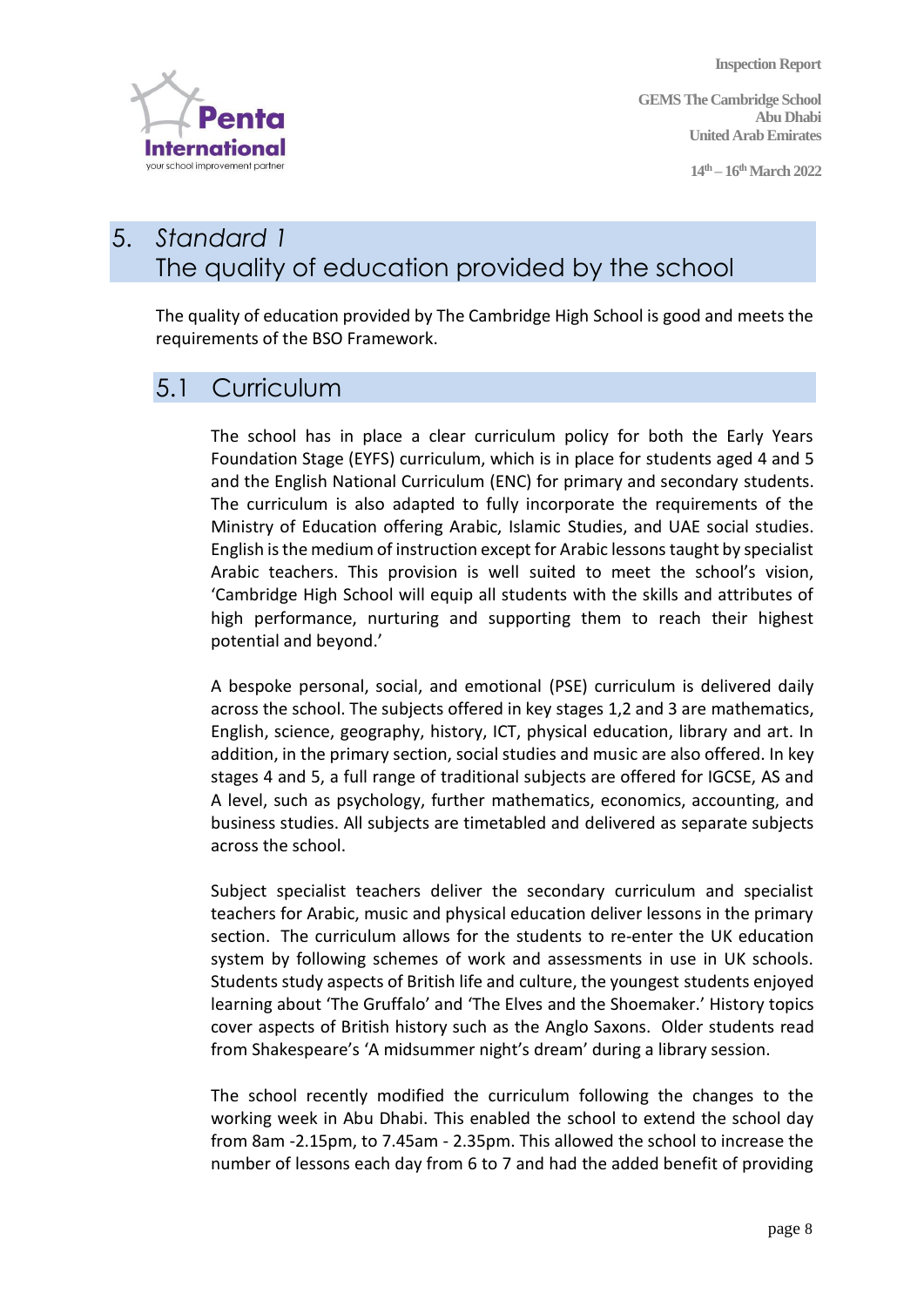**14th – 16thMarch 2022** 



two breaks which improved students' well-being. Parents were very supportive of this. The change also added extra curriculum activities (ECA) time in the last lesson of the day on Wednesdays. As a result, most children are now involved in ECAs.

In the EYFS, the curriculum is focussed on acquisition of language. During the inspection lessons observed were teacher led, due to the restrictions around Covid-19. Phonics is delivered based upon the UK DfE letters and sounds to whole class groups. Students are given opportunities to develop writing skills and are beginning to write independently.

Across the school lessons are planned with emphasis on the acquisition of knowledge and to embed the High-Performance Learning (HPL) skills. In the primary section commercial schemes from the UK are used in subjects such as reading, music and mathematics, and these ensure full coverage of the ENC and progression. Clear examples of the teachers following the ENC curriculum were evident. In year 5 students investigated separating mixtures in science, and year 6 students explained why symbols are needed on maps in a geography lesson. Cross curricular links were limited. In a few lessons teachers referred to real life examples, such as a year 5 lesson on the area of rectangles. In primary art lessons cross curricular links were evident with geography and literacy, but these were not explored in any depth.

Long term plans and medium-term plans are in place for subjects and year groups based upon the ENC. However, PE plans do not yet cover the full range of the English national curriculum.

Teachers deliver lessons using plans that are the same across subjects and year groups, where there are duplicate classes. Plans are created by one teacher and then shared across the year group and subject. An example of this was observed in year 8 mathematics where students studied the differences between continuous and discrete data.

The school has close working links with the UK examination boards and the curriculum at key stages 4 and 5 is closely aligned to this. Teachers planned lessons where the curriculum coverage was tightly matched to the requirements of the examination boards criteria. This enabled students to cover the curriculum in depth and at the required levels.

There is good transition within the school between key stages and at post -16. Transition points across the school are managed well and information is shared between teachers to facilitate smooth transitions. When there are no covid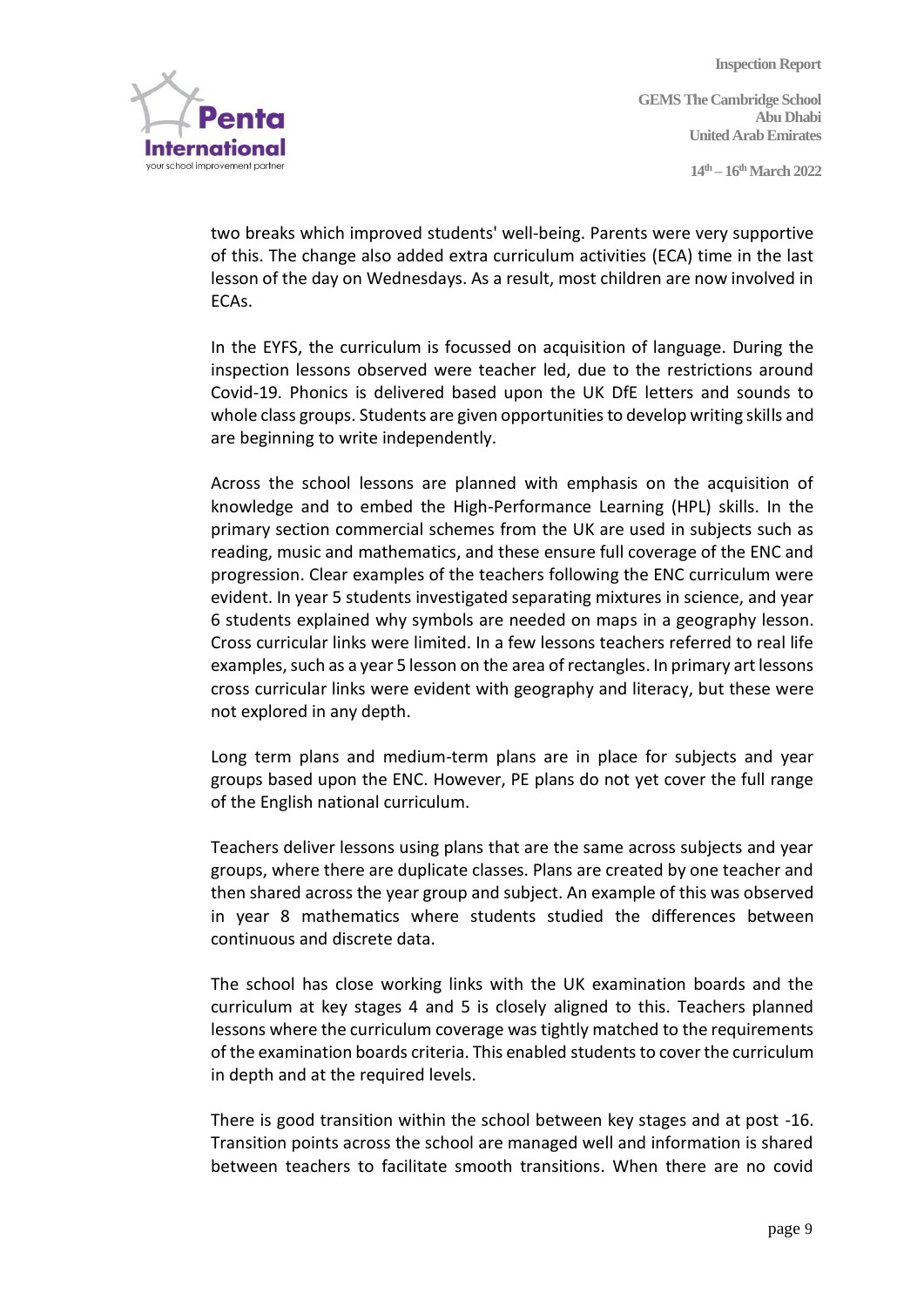**14th – 16thMarch 2022** 



restrictions students can spend time with their new teachers before the end of the school year and to adjust to the new routines. FS2 students join the year 1 students for playtimes in the main school playground. The careers counsellor and secondary staff support the year 9 children well to make informed decisions about which options to take and families are involved in this process.

Students reported that the school offers support with UCAS applications, *UniConnect*, university virtual open days and other online events. This enables students to be informed about the next steps of their education. Older students were particularly positive about the support of the GEMS Alumni network. They stated that this was a strength in helping them to make the right choices post 18.

The provision for and identification of students with special educational needs and disabilities (SEND) are strong with the limited resources the school has available to it. The SEND coordinator (SENDco) is very proactive in ensuring students who are diagnosed with a special educational need can access a curriculum that meets their needs. The SENDco works extensively with parents to support them to support their child. This may be before the child enters school in EYFS, in class or where students are accessing the curriculum remotely. There is regular and close monitoring of curriculum provision for individual SEND students.

British values such as democracy, the rule of law, freedom and respect are delivered through curriculum plans, schemes of work and extra-curricular activities. Secondary students talked about the opportunities they have within the curriculum to talk about controversial issues, which they enjoyed. Theme days, competitions, cultural events are celebrated throughout the year. During the inspection visit a few female students in key stage 3 attended school in national dress to celebrate international day.

Due to the recent pandemic most, extra-curricular activities ceased during the period of online learning. These are due to be resumed in term 3. Off-site trips pre pandemic took place regularly within the UAE and overseas to countries such as India and New York. These extended the curriculum offer and were well attended by students.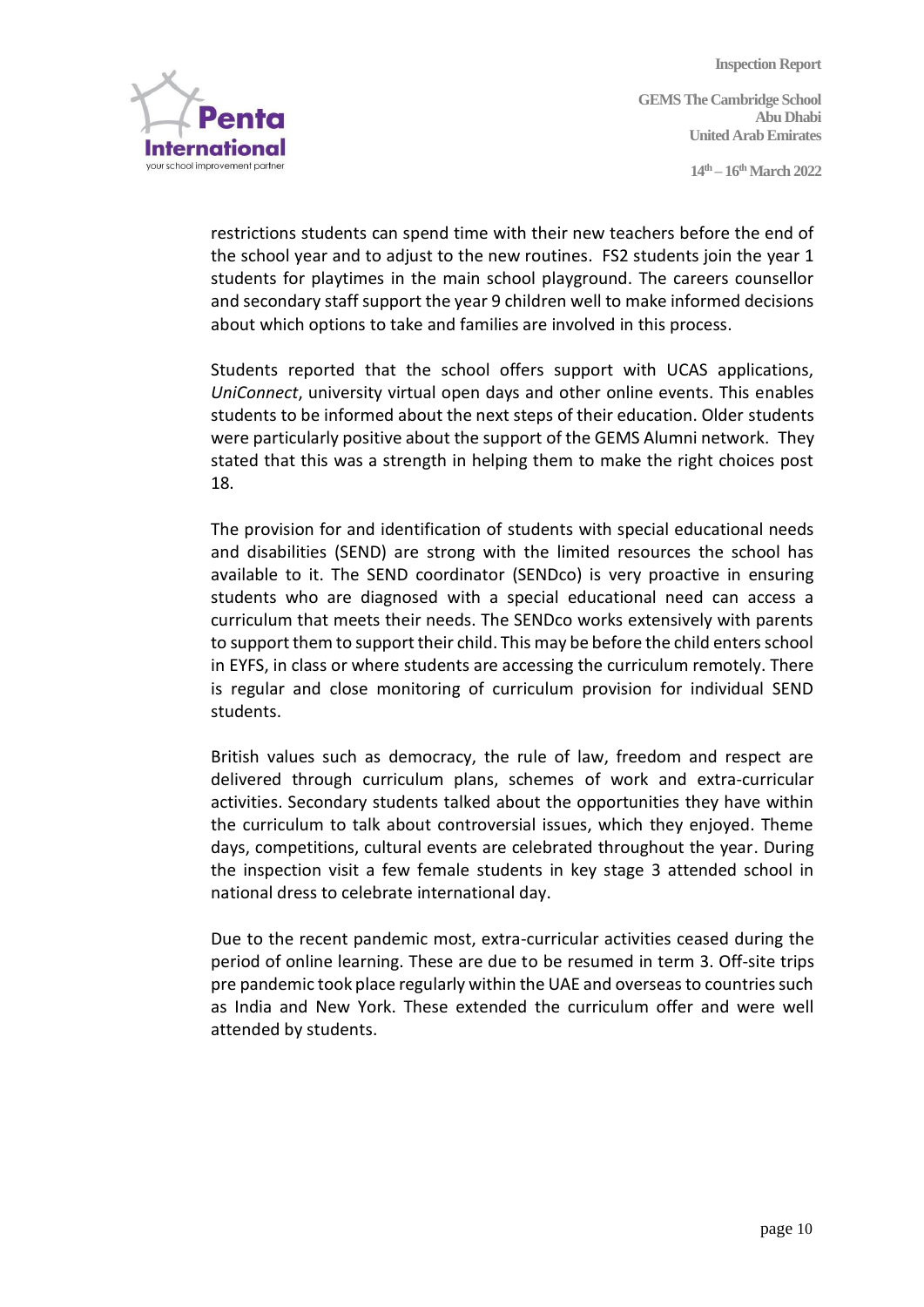**GEMS The Cambridge School Abu Dhabi United Arab Emirates**

**14th – 16thMarch 2022** 



## 5.2 Teaching and assessment

The quality of teaching across the school is good. Teachers have good subject knowledge. They deliver lessons in which the learning objective is clear so that students know what they are learning to do. In the best lessons observed time was used very effectively to motivate learners and links to the previous learning were timely and relevant. Whole class teaching was observed across the school. Students were excellent receptive learners. They listened and followed instructions from the teacher, attentively and accurately in almost all lessons observed. All teachers ensured that students who were learning remotely were involved in the lesson and routinely checked upon their understanding. Where teaching was strongest in the secondary section, the use of self-assessment was exceptionally well established.

In EYFS most teachers plan tasks that ensure children are engaged with their learning and make progress within the lesson. In the best lessons students had opportunities to solve open ended challenges and collaborate with their peers. In a phonics lesson the children worked together to create and find words containing the new sound. Where resources are used effectively this engages children in the learning. This was observed in a mathematics lesson investigating patterns, with a wide range of resources offered. The teaching of phonics is taught throughout the week and allows children to learn new sounds and apply their learning. Teaching assistants support students with organisational tasks. They are kind and helpful to the children and are present in all lessons.

In key stage 1, teachers routinely shared the learning objective and the HPL skills they would be using in the lesson. Teachers plan tasks that are matched to the needs of the whole class and are consistent across the year group. Teachers check on the understanding of students by asking questions, but often these do not offer sufficient challenge or prompt deeper thinking. Relationships are strong across the key stage. The use of talk to embed language is present in most classes observed. Teachers encourage students to talk with partners or read together. In a lesson on what makes a good friend, the students talked about their own friends and shared what makes a friend good. Key technical vocabulary was shared in a year 2 science lesson, and these were embedded using actions.

In key stage 2 the majority of teaching meets the needs of the students through whole class instruction and delivery by the teacher. Teachers deliver the same lesson plan across the year group. In the best lessons observed teachers drew upon strong subject knowledge and used effective teaching methods that engaged students. For example, in a Year 4 lesson about the perimeter of a rectangle, the teacher used interactive images and contextual examples to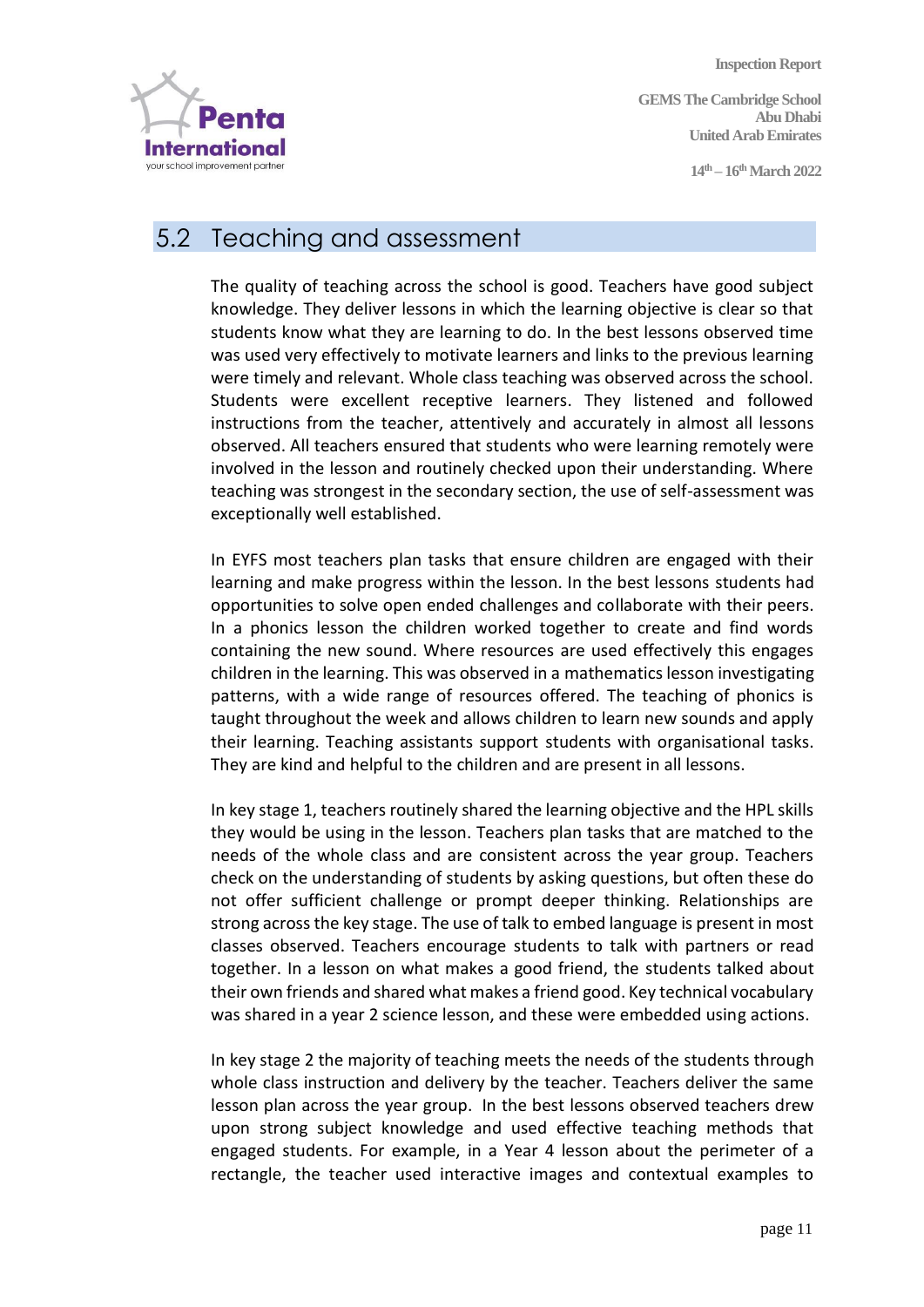**14th – 16thMarch 2022** 



engage the students. In a year 6 lesson the teacher used the image of a bicycle wheel to talk about the properties of a circle, referencing the spokes as the radius and the tyre as the circumference. This very effectively made the learning easy and embedded the language of radius and circumference.

However, in key stage 2 it was observed that the activities are not always providing sufficient challenge to prompt deeper thinking and move the learning on. There were missed opportunities for students to be more productive and explore concepts on their own, usually because the teacher talked too much. In English lessons there was a strong focus on grammar and too little opportunities for students to write independently, creatively and at length.

Across the secondary section self-assessment is used routinely, so that students can learn through making mistakes and improving on their own performances. Students talked about how they assess themselves at the end of the lesson. This was also evident in students' notebooks. Technology is used extensively in lessons by students to complete and record tasks. Teachers post comments online and students reported that the feedback they received from teachers was useful.

Across key stage 3 teachers use questioning to check on students' understanding. Where teachers are most effective, they check on the understanding of individual students and not just those who are indicating that they know. Teachers regularly give constructive and timely feedback to students during the lesson so that progress against the learning objective is evident. PowerPoints are used to lead students through the teaching, so both online and face to face students are included and engaged. In a year 8 mathematics lesson students online shared their findings of discrete and continuous data on a Padlet that was then shared with the whole class. In the best lessons observed in key stage 3 the teacher moves through the tasks quickly and encourages students to use online sources to check for definitions of key vocabulary. In a year 9 geography lesson students were given the opportunity to talk about the push and pull factors on migration and talk about what it meant to them.

In KS 4 and KS 5 almost all students acquire new knowledge and demonstrated good progress in their knowledge, skills and understanding in all subjects across KS4 and 5. All lessons are well planned. Through questioning and discussions, all students are engaged, and class time is well managed. Students are confident in answering questions and can self-assess effectively using the acronyms what went well (www), even better if (EBI.) However, challenge for the most able students was less evident in the lessons observed. This despite teachers having a clear understanding of the attainment of students through the baseline test. In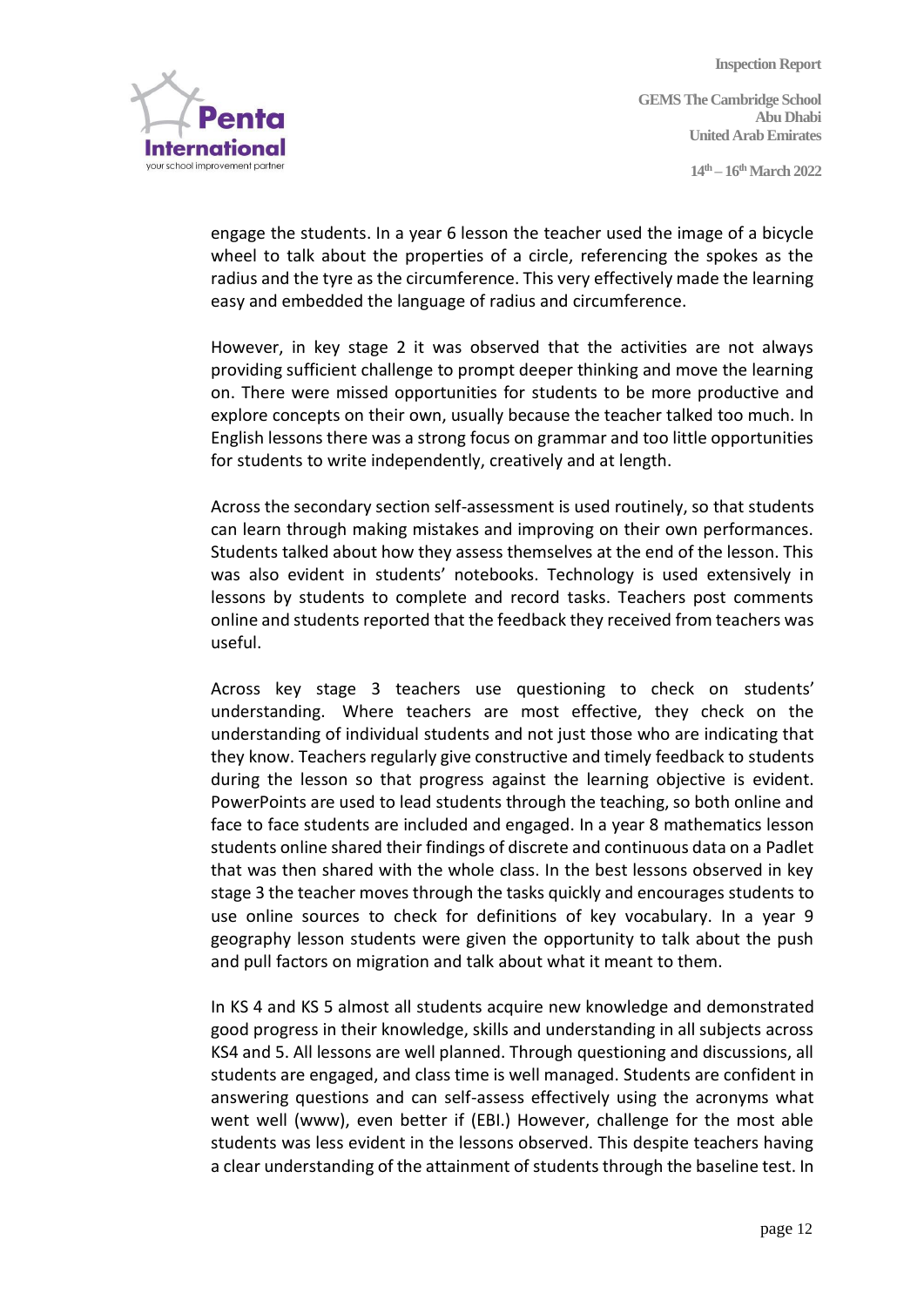

**14th – 16thMarch 2022** 



a year 11 English lesson students were able to identify the key features of the different forms of leaflets and measure their success using the criteria listed. Students used peer assessment and asked questions to seek clarification.

Almost all teachers provided constructive advice to students on the demands of GCSE, AS, and A level exams. In a lesson observed the teacher explained how the students must specify Iodine solution to get the full mark in a biology lesson. Teachers regularly provide students with both formal and informal feedback. Teachers know their students well and they use the information from baseline assessments and mock exam results to inform planning.

Assessment systems are routine and rigorous across the school. There is an assessments calendar for summative tests. UK standardised tests are used to check progress for students in key stage 1, 2 and 3, and overall attainment at the end of each year.

In the secondary section diagnostic tests are used at the start of each year as a baseline test. Half termly in-house tests are created by teachers to check students understanding of the units of work taught. Past papers are also used to ensure students are well prepared for the rigours of an examination. Teachers moderate their results particularly in English writing, against other GEMS schools. This enables teachers to be confident that their data regarding students' achievement is robust.

The results of GL progress tests and CAT4 test are routinely shared with parents and students. Students know their targets. Assessments are a routine and regular feature of the school so that students know their test result and are working towards improving their attainment.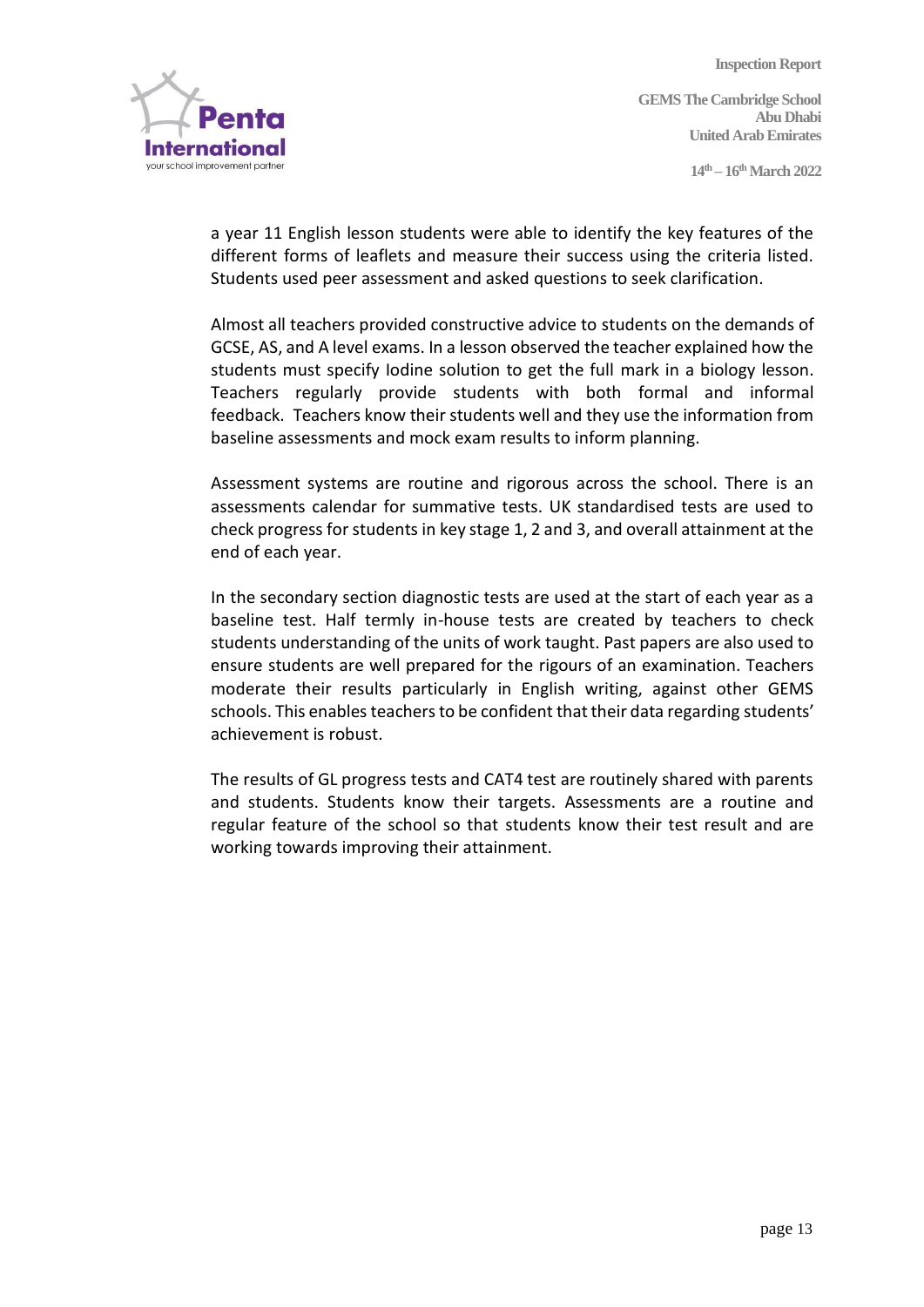**GEMS The Cambridge School Abu Dhabi United Arab Emirates**

**14th – 16thMarch 2022** 



# 5.3 Standards achieved by pupils

Students' attendance is high, and strongest at key stage 3 where attendance is in line with UK expectations. Standards in behaviour are excellent across the school. Students show respect for one another, the equipment that they use and to all the adults in the school.

Students observed were confident and articulate speakers overall. Many students are using English as a second language and yet there were very few issues with language restricting students understanding of what was being taught.

Students in foundation stage were observed interacting appropriately with welldeveloped social and emotional skills. They took turns and shared where there were opportunities to do this. Self-reliance and self-discipline, and attention to the rules of the classroom and school were age appropriate and very good. However, the school's internal data suggests that on entry to the school standards are low across all 7 areas of the Early Years foundation stage. The school reported that students rarely attend preschool before entering school at age 4. This suggest that the students make rapid progress from their starting points at the start of foundation stage.

By the end of key stage 1 the school's internal data indicates that most children are working at or above the expected levels in English, mathematics, and science at the end of the year. The data indicates that a minority of children made lower than expected progress in English last year, which could be related to the long periods of online learning. Phonics data was unavailable at the time of the inspection. However, in lessons observed the majority of students made good progress against the learning objectives. This was also evident in students' work books and in displays of students' work.

In key stage 2 students used ambitious vocabulary. Standards in reading were good. Most students could read fluently but they often mispronounced words, which occasionally impacted on communicating meaning.

At key stage 3 the schools internal data indicates that the students are working at or above the age-related expectations in English and mathematics. Over three years the percentage of students attaining stanine 5 has increased in mathematics as students progress through the school. Girls' attainment is higher than boys overall in mathematics and science in key stage 3. Both boys and girls worked hard in lessons observed and there was no difference noted in progress.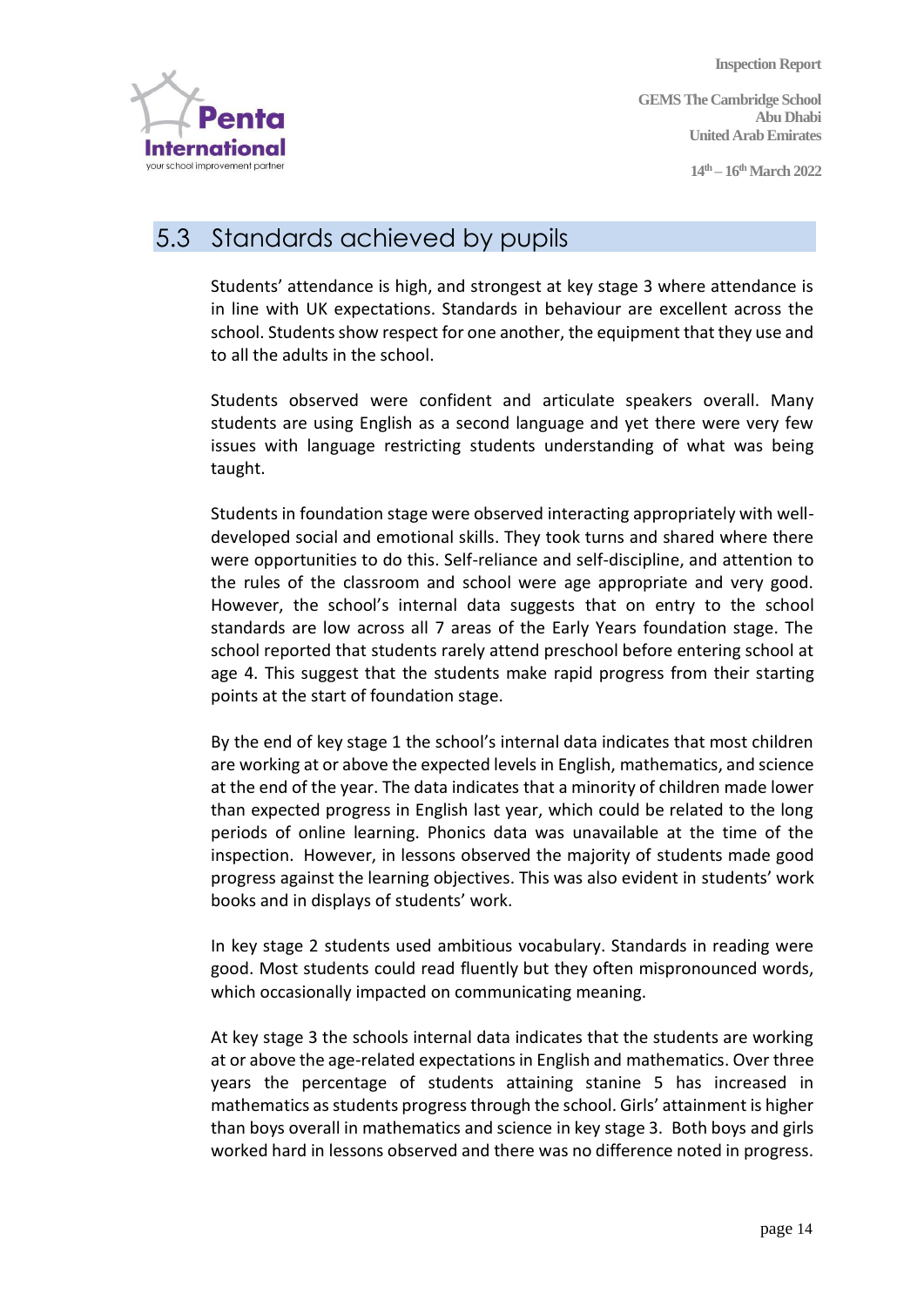

**14th – 16thMarch 2022** 

All students worked in line with age related expectations and made good progress overall.

At key stages 4 and 5 students' attainment is outstanding in external examinations. Over the past three years 88% of Year 11 students obtained 5 or more A\*-C grades in IGCSE, which exceed UK averages. In 2021, 65% of Year 13 students attained either A\*-B grades at A level. In year 13, 75% of students achieved A\* - B in English, mathematics, chemistry, and history.

In the secondary section students demonstrated a mature and responsible attitude to learning. The standards of presentation in most students' notebooks of work completed in class was high. Where students made presentations online the standard of ICT skills to communicate the learning was of a high standard.

Students of determination made strong progress from very low starting points in English, mathematics, and science. This was due to the bespoke targeted support around each student's individual needs and the strong working relationship the school has created with parents.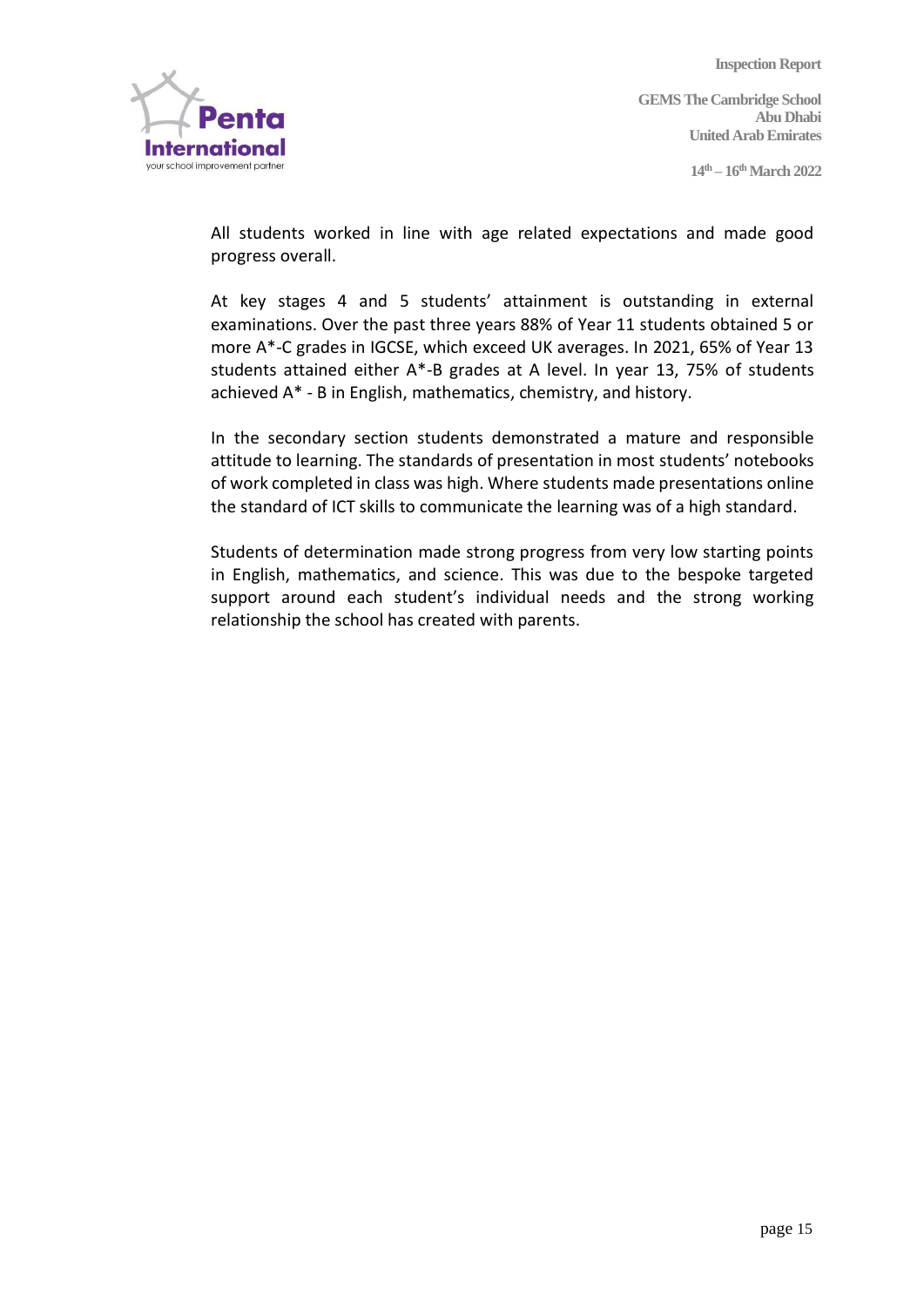**GEMS The Cambridge School Abu Dhabi United Arab Emirates**

**14th – 16thMarch 2022** 



# 6. *Standard 2* Spiritual, moral, social & cultural development of pupils

The quality of the students' spiritual, moral, social, and cultural development meets the standard for BSO. It is excellent across the school.

The school offers a range of activities that support the spiritual, moral, social, and cultural development of its students such as enrichment afternoons, wellbeing challenges and presentations and leadership opportunities. One student commented to an inspector, 'I can be who I really am here.'

The school actively promotes diversity and harmony within the school. This is especially apparent during their frequent celebration events for different festivals and celebrations and through taught sessions. In a key stage 3 lesson students were encouraged to prepare a presentation on an artefact with cultural significance from their own country and present a talk to their peers. Students are tolerant young people who have good knowledge of, and show respect for the beliefs, cultures, views, and lifestyles of other people. The students spoke about the celebration events that were the highlights of the school calendar. In primary corridors and classrooms there are birthday displays, ensuring every child is recognised and valued on their special day.

The school ensures students have a deep knowledge and understanding of modern British life including attitudes towards tolerance, democracy, and respect. UK values are aligned to Islamic values. These feature during morning form tutor sessions and the weekly PSE enrichment activities which the students can complete with their families. British culture is often used as a starting point for learning opportunities throughout the school. In the recent secondary challenge day, the students had to solve the problem of 'Who stole the Queen's corgis?' Displays throughout the school also inform students about modern British life such as a display about the Queen of England's upcoming Platinum Jubilee.

There are frequent opportunities for students to take part in democratic processes. Students have opportunities to be elected for a range of leadership opportunities including head boy and girl, student council, deputy head boy and girl, student leaders and club ambassadors. Students vote for the best dressed costume on world book day. Students also have the opportunity to initiate and organise a number of whole school events such as pink day and blue day.

Students are rewarded in school through gaining achievement points and stamps in their HPL passports. This recognises where students have outstanding achievement in academic and pastoral issues and reinforces moral values around good citizenship and work ethics.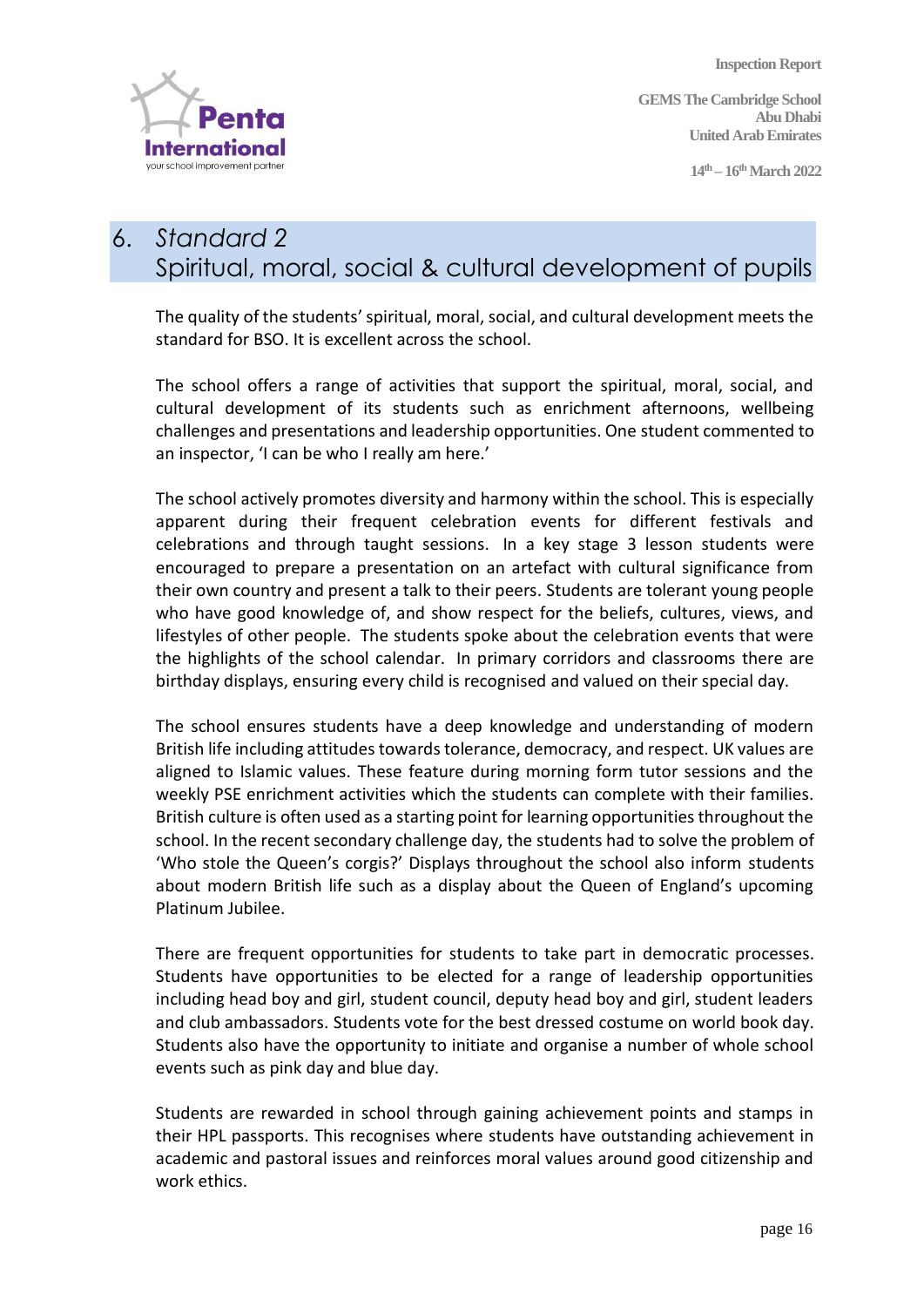

**14th – 16thMarch 2022** 

A prayer room offer students time for quiet contemplation and to engage in spiritual reflection. This is also encouraged through assemblies and special events such as remembrance days.

The PSE curriculum has been designed by the school to meet the needs of students. It is delivered on a weekly basis by form tutors for younger students, and specialist teachers in secondary. The curriculum explores a common theme each week which allows students to learn how to make well-informed choices and consider varying moral perspectives, including their own and how they would like to live their lives. From the start of this academic year when students returned to school, enrichment activities have been offered as part of the timetable on a Wednesday afternoon. This has increased the number of students who are accessing the enrichment activities and increased opportunities for social interaction.

Due to the restrictions regarding the pandemic, ECAs, trips, visits, visitors and in school opportunities have been limited. However, there have been some opportunities for children to collaborate on enrichment activities. A music concert is planned for key stage 2, a Model United Nations event took place for secondary students and secondary students have been reading to the youngest students in the school. Students have also previously been involved in the Red Crescent charity drive donating Ramadan meals and are also supporting the UN World Food Programme by using the Free Rice online quizzes.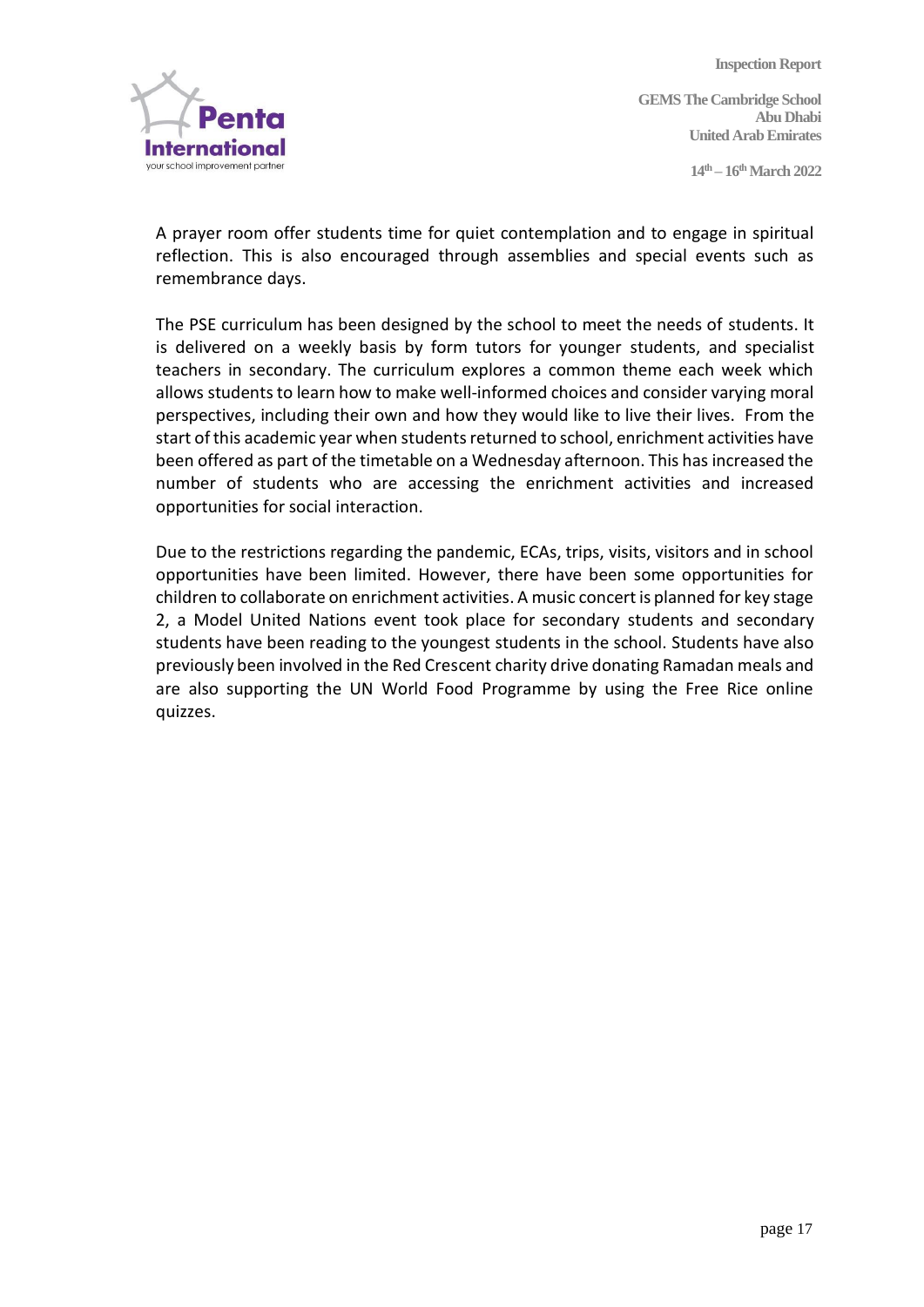**GEMS The Cambridge School Abu Dhabi United Arab Emirates**

**14th – 16thMarch 2022** 



# *7. Standard 3* The welfare, health, and safety of the pupils

The school meets the standard and is excellent.

The school's Health and Safety committee meet monthly. Staff report any issues or concerns about the accommodation and resources online and verbally. The committee regularly complete a walkthrough of the school as a site safety check, and this is recorded in the maintenance logbook. The meeting minutes clearly show the actions that have been taken and matters that are raised are dealt with. All staff at the school have completed health, safety, and environmental awareness training.

Throughout the school there are fire extinguishers with clear signage. Additional fire extinguishers are placed in areas of high risk, such as science laboratories. There is a clear record of maintenance on each unit. Fire blankets are also placed in high-risk areas. The exit and evacuation points are clearly labelled throughout the school. An internal inspection by GEMS for health and safety rated the school as outstanding. The school holds regular fire drills, and these are recorded. All staff have mandatory training for fire safety, evacuation procedures and lockdowns.

At the start and end of the day security staff ensure the safety of all students outside the school grounds. Vehicles are not allowed to stop at the school entrance. There is a clear parking, drop off and pick up system in place. Regular monitoring ensures the buses used by students are safe. The buses are checked after every drop off and end of day to ensure there are no students still on the bus. There are bus attendants to ensure the safety of students when travelling. The buses are parked outside the school entrance and students are monitored as they exit the gates and onto the buses. Close monitoring is in place as students arrive at school. Information regarding end of day procedures and arrangements are visible in the school so that students and staff are clear of their responsibilities.

The good level of hygiene and cleaning routines is evident across the school. Cleaners record hourly the cleanliness of the bathrooms. Corridors, classrooms, and shared areas are free from litter and tidy. There are sufficient toilets and washrooms across the school. Although the toilets in EYFS are not age appropriate, they are adapted to enable independent access by students. Attendants are available to support if required. All staff have received training on Covid-19 awareness and their duties to reduce the spread of infection around this.

The school keeps the chemicals used in science locked securely. There are clear procedures to ensure there is a safe amount of stock, that resources are monitored and that all lessons are risk assessed using an online app. There is a contract with an external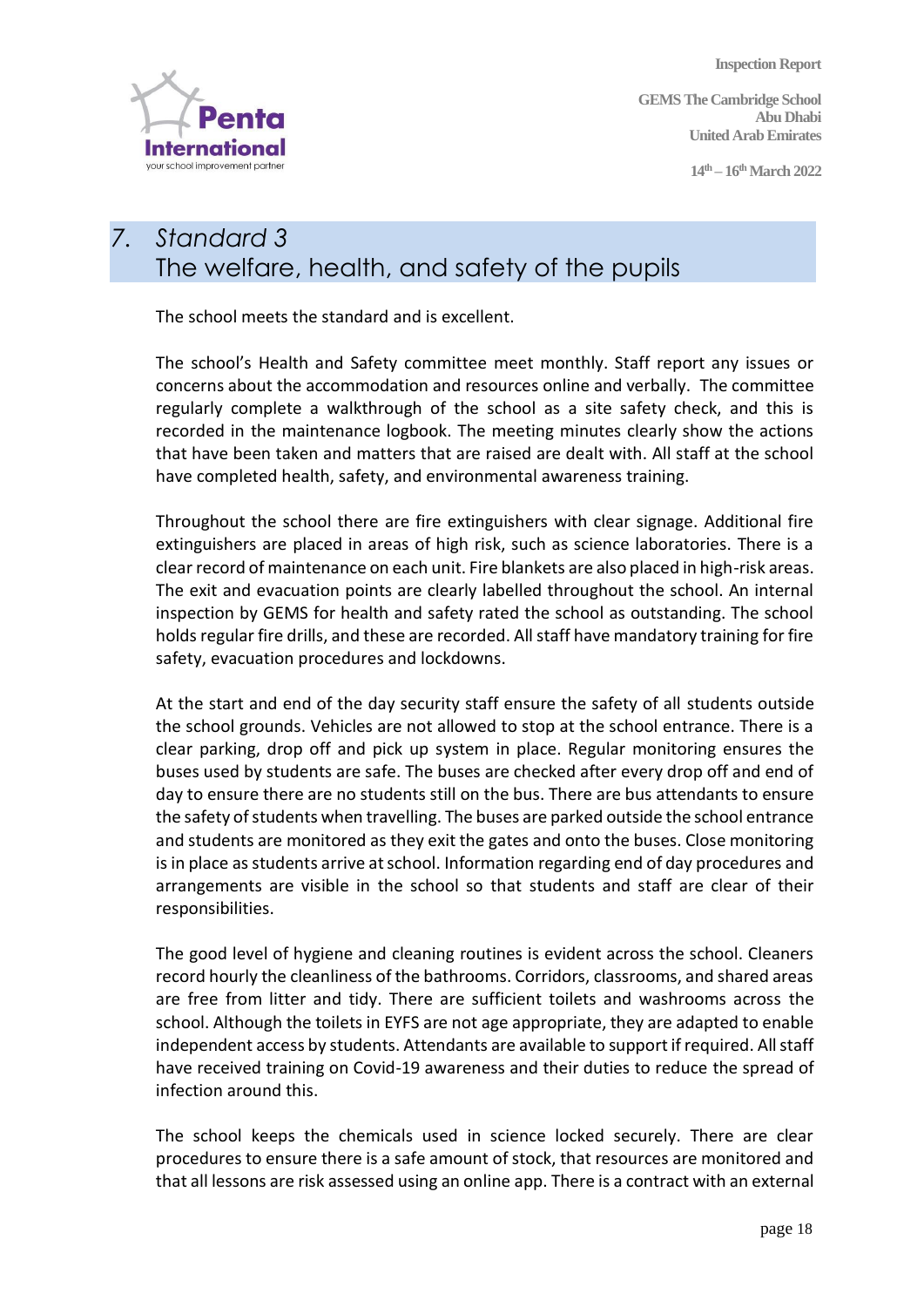**14th – 16thMarch 2022** 



waste removal company to dispose of waste chemicals safely and responsibly. The science laboratories all have an emergency shower and an eyewash station. There are clear signs of safe practice within the science classrooms.

The only access door to the swimming pool is locked when not in use. There are qualified staff to coach swimming. The swimming pool was locked during the inspection as it was not in use. Storage rooms are kept locked. There is CCTV and 24/7 security. There are four gated entrances to the school and there is a secure perimeter wall.

There are two qualified nurses on site in the school's clinic. This is accessible throughout the school day. One clinic with separate facilities for boys and girls. Medicines are stored securely, with monitoring of expiry dates and a weekly audit of contents. The nurse is also responsible for checking the weight, height, and sight of students in line with ministry regulations. Further, additional staff have been trained to administer an EpiPen should this be required. The EpiPen is accessible in the clinic. There are first aid kits positioned throughout the school. The school nurse has also supported presentations in assemblies around healthy eating and lifestyles.

The school is active in the local community and regionally in sporting competitions and has been particularly successful in the past in hockey tournaments. Students enjoy PE and know how to stay healthy. Opportunities in after school clubs such as karate, and timetabled PE sessions ensure students can understand the benefits of an active lifestyle.

Students report that they feel safe in school and know who they can talk to. Where bullying happens the student counsellor is involved and supports those involved to prevent reoccurrence. This is rare and most students reported bullying wasn't an issue and parents supported this view. A behaviour log is in place and indicates that the most common issues are where students fail to follow the instructions of the teacher. Behaviour across the school is excellent and incidents such as those reported in the behaviour logs are minimal and rare. There have been no full-time exclusions or suspensions of students at the school in the past two years.

The promotion of an antibullying culture was evident throughout the school. Odd socks day is celebrated to promote how differences are celebrated. PSE lessons ensure students can identify the different forms of bullying. Students in year 4 were observed drawing pictures to represent the 4 types of bullying. However, students were limited in their awareness of how to stay safe online when asked during the inspection.

The school is very proactive in ensuring students' wellbeing. There are many displays around the school which indicate the school works hard to ensure students have the vocabulary to articulate how they feel. Boxes outside classrooms where students can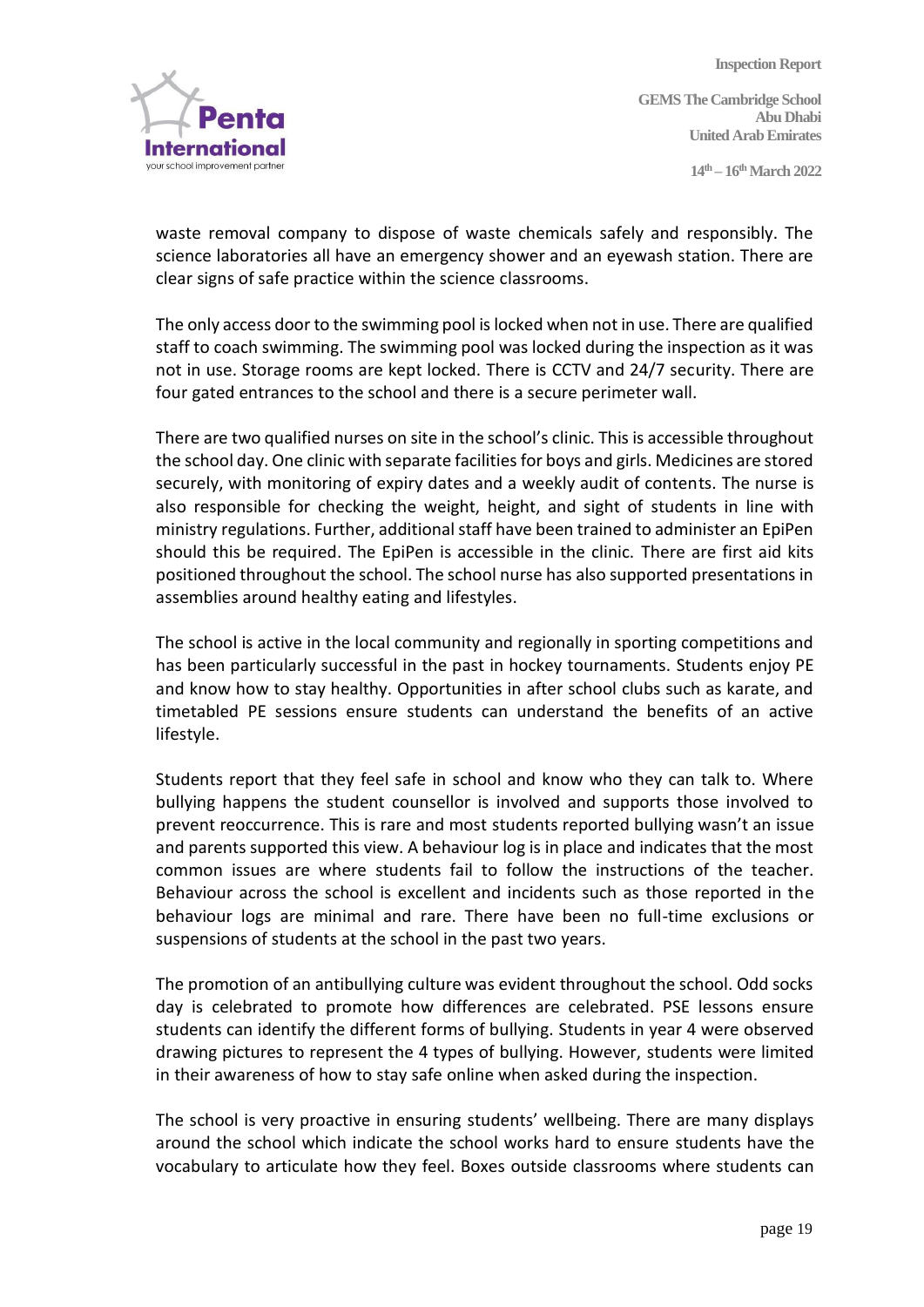**14th – 16thMarch 2022** 



leave comments about how they are feeling and a wealth of displays regarding wellbeing are prominent across the school. A display which represented a large tree of hearts contained students' written comments about what they value and what it means to them. This encourages students to consider each other's wellbeing and enables students to have time to talk and record their feelings.

Parents reported that they felt their children were safe in school and concerns are dealt with quickly. The school makes contact promptly about their child's welfare when there are concerns regarding illnesses or accidents in school. This is either during the school day via a phone call or at the end of the school day. Attendance registers are maintained and the school calls parents when there are no reasons to explain a student's absence.

The school is extremely proactive on promoting attendance. Displays across the school recognise classes where attendance is high and celebrate this. The school has set high targets for the school to exceed the UK attendance average. The school is working to achieve this through the promotion of the benefits of attendance with all stakeholders.

All staff understood the importance of keeping students safe and were vigilant. All staff complete child protection and safeguarding training. However, a few support staff require further training to ensure they are fully understanding of the high standards of UK safeguarding procedures and practices. A monthly newsletter to parents had recently been implemented to keep parents informed of the initiatives the school are taking to keep children safe. A recent session with parents on the importance of sleep had resulted in the school offering a coffee morning to engage parents in discussions around this. Students can independently access support from the designated senior safeguarding leads in the school, who are level 3 trained. This is accessed by scanning a QR code and most referrals have been around exam anxiety from secondary students. However, all the initiatives were new this academic year, due to the period of online learning. Staff can access an online tool to report concerns around safeguarding. They can also report concerns face-to-face to one of the three designated senior leaders.

There is support for the Principal, Designated Safeguard Lead and the Head of Security from GEMS central office should they require any further guidance around the welfare, health, and safety of students in the school. The school has a nominated child protection governor on the local advisory board.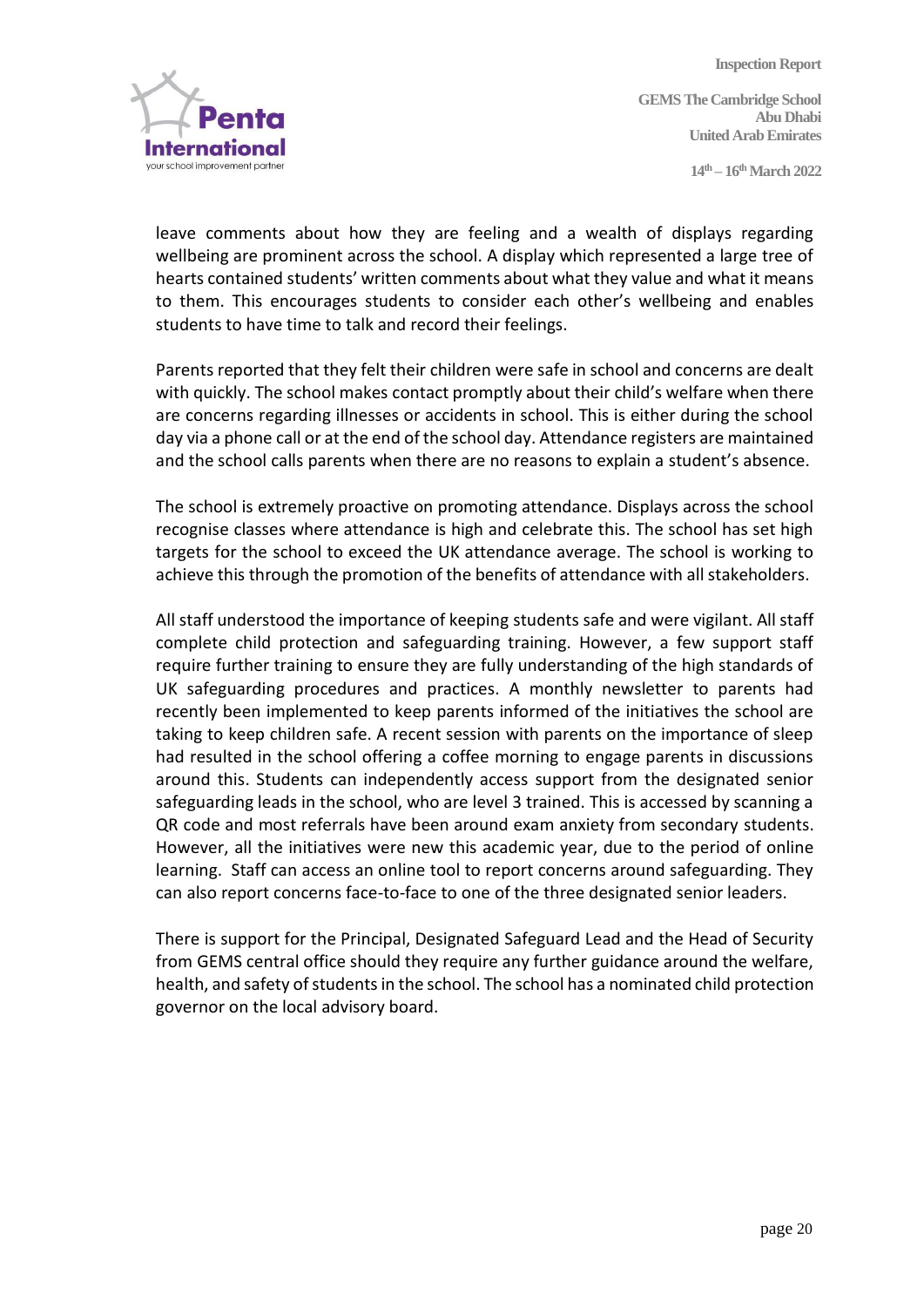**GEMS The Cambridge School Abu Dhabi United Arab Emirates**

**14th – 16thMarch 2022** 



# *8. Standard 4* The suitability of the proprietor and staff

The suitability of the proprietor and staff meets the standards required for BSO.

The Cambridge High School Abu Dhabi is owned and operated by GEMS Education, the largest K-12 education provider in the world, with 43 schools in the MENA region. There is a dedicated vice president safeguarding officer at the GEMS School Support Centre who can provide external support to deal with safeguarding issues, including complex ones, if required. Annual safeguarding audits are undertaken, the most recent in February 2022 in which the school was judged 'very good.'

The safeguarding and child protection policies and procedures follow British legislation, as well as that of the host country and the school group. The school undergoes external safeguarding audits by GEMS education and follows any advice given. The SLT, as well as head of HR, have all completed safeguarding level 3 training and safer recruitment training. The school policy states that one member of the senior leadership team is present on all interviews. The head of Arabic is also trained in safeguarding and safer recruitment so that bilingual support is available.

Prior to staff appointments the HR department completes appropriate checks in the UAE as well as in the staff member's host country. Identity, medical, qualifications and police check, or DBS checks and references were in place for all staff appointed to the school. This includes teachers, administration staff and teaching assistants. These are held in individual files and on a single central record held centrally and by the HR manager in the school. Information regarding staff who have resigned in the last three years, was also detailed on this record. All information is stored securely and confidentially.

Staff who are recruited locally must undergo the same checks as expatriate staff regarding identification checks, police checks, medical, qualifications and references. A disclaimer letter for local staff is sought from the previous place of work in line with ministry requirements.

Qualifications are checked by the ministry and attested for overseas staff. Three references, one from the most recent place of work, are sought which are followed up by the school. VISA details are stored centrally on the single central record for all staff. The school also complete social media searches to ensure that all staff are suited to work with children. If there are any concerns, then these are resolved before appointment to ensure that the person appointed is suitable.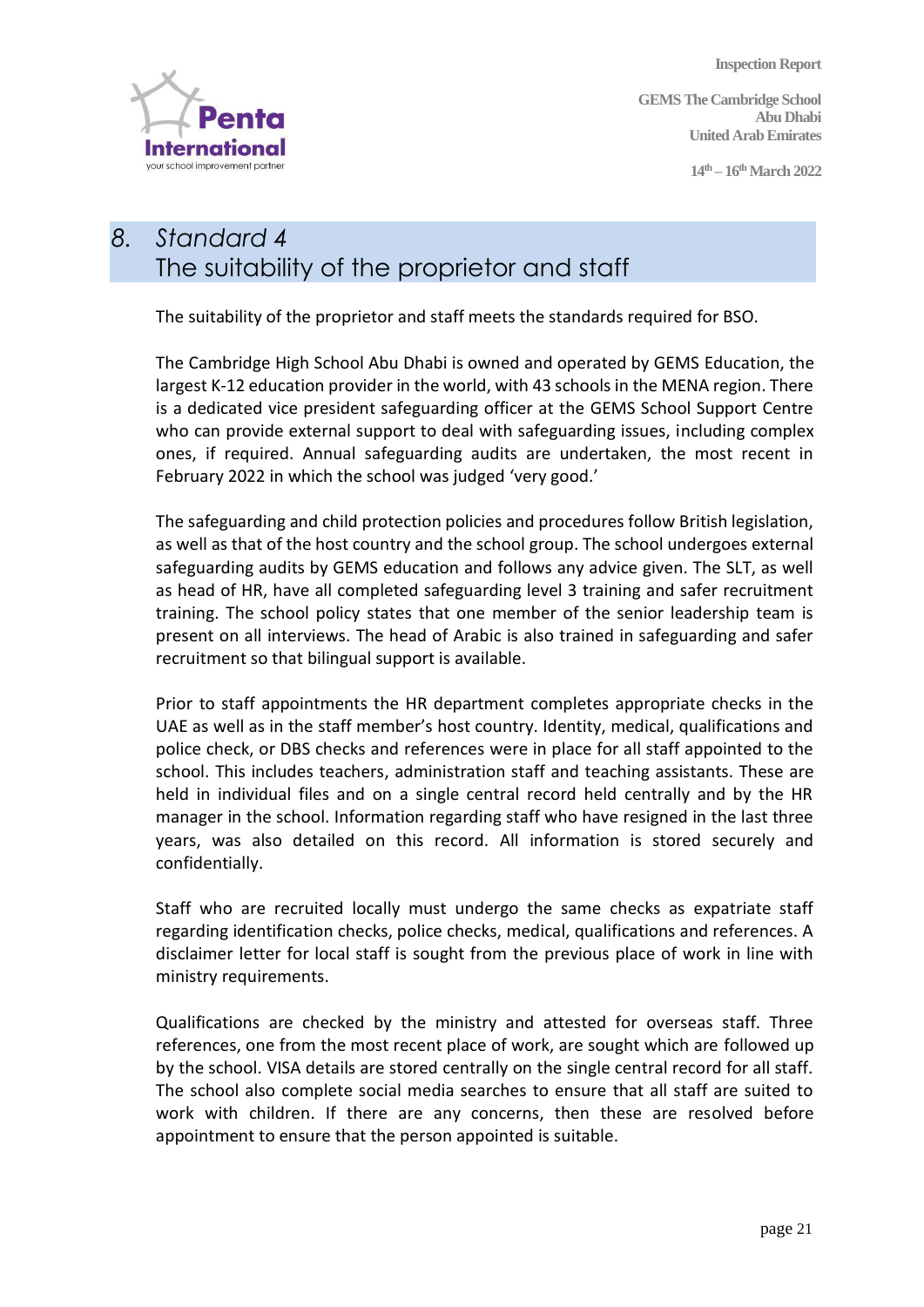**14th – 16thMarch 2022** 



The school rarely uses supply staff and when they are required, they are sought from within the school or other schools within the group. Where volunteers are used in the school on a regular basis, checks are made against passport VISA's and Emirates Identity. The local authority approves all volunteers such as parents who are working in the school.

Staff that are outsourced, such as cleaners are checked by the company and this detail is shared with the school's central office. The school conducts a further check on contractors against police clearance and local authority approval. This is detailed on the single central record before contractors can work in the school. The same detail regarding police checks and local authority approval is also gained for the members of the local advisory board.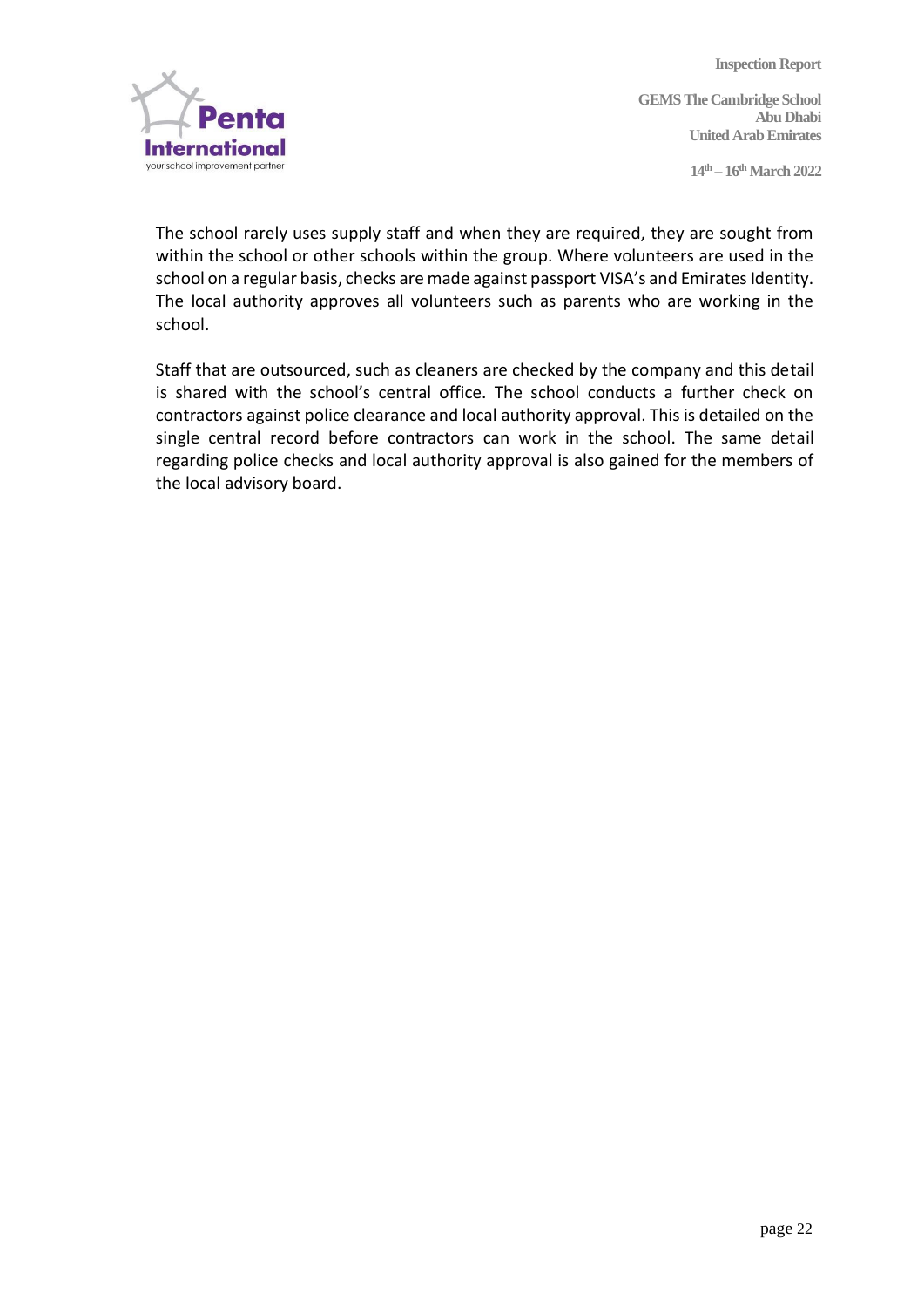**GEMS The Cambridge School Abu Dhabi United Arab Emirates**

**14th – 16thMarch 2022** 



# *9. Standard 5* The premises and accommodation

The premises and accommodation meet BSO standards.

The main building of the school is on three floors and centred around a large, shaded courtyard area. There are clear divisions in the allocation of classrooms to the youngest students on the ground floor. The first and second floors hosting the oldest students in the school. Separate accommodation in single storey units is located at the back of the school and is in use for sixth form and storage. There are additional sections of the school allocated to administration.

The school site is secure and there are four gates that are monitored by CCTV cameras and security guards. A large wall marks the perimeter of the school site. External lighting is available to ensure the safety of all users.

The school has been creative in its use of its' space to accommodate students meeting the covid health and safety requirements. The school maximised the use of spaces, by creating classroom spaces in the school's auditorium and relocating specialist equipment out of specialist teaching areas such as art and music rooms.

The school features several specialist areas to enhance teaching and learning and extracurricular activities. There are 2 outdoor artificial turfed areas for multipurpose games use, a swimming pool with separate changing and showers for boys and girls, specialist music, art, a play station room, and a junior and senior library. Separate play areas are adjacent to foundation stage classrooms and have free flow available for some of the foundation stage classrooms, but not all. This area was equipped with age-appropriate climbing and outdoor play equipment but lacked imagination to engage the youngest students.

There are specially equipped science rooms and computer rooms. The PE areas lacked specialist equipment for the full range of the ENC. There are also no specialist areas provided for lessons in food technology or design and technology.

The school's nurses have a designated clinic, well equipped with facilities to treat boys and girls separately. This has access to a separate toilet area and is close to the central administration block.

Despite the school's buildings being operational for almost 30 years, the school's building and site is clean, tidy, and well maintained. Displays in corridors are attractive and informative, particularly in key stage 2. Vigorous risk assessment evidence indicates that very close attention is paid to external security as well as health and safety.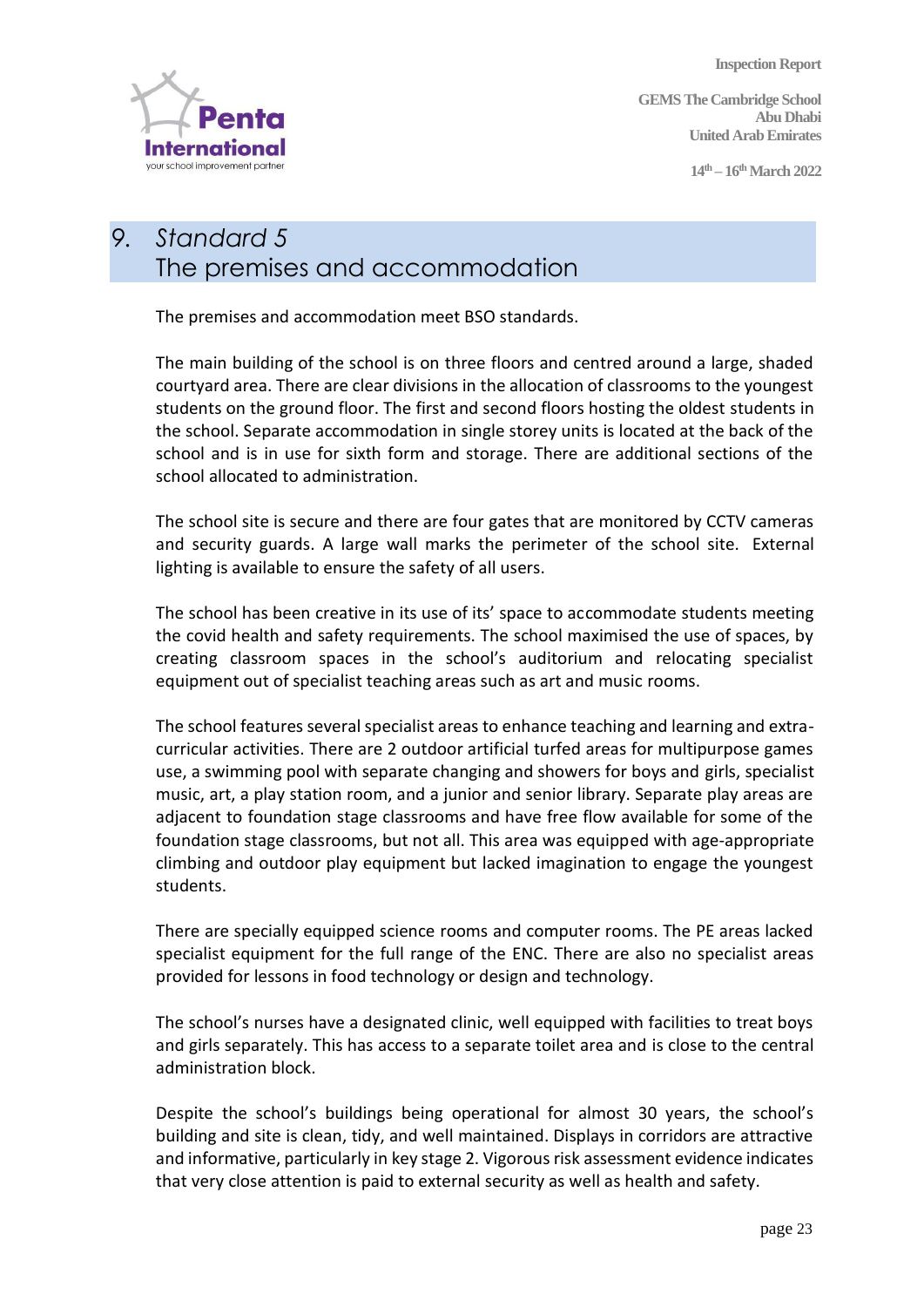**14th – 16thMarch 2022** 



Resources are UK sourced and widely available in the primary section to support learning. A well-known UK published reading scheme is in use across the primary section. In addition, a wide range of science inquiry materials, interactive smart boards, musical instruments, P.E equipment, art materials, and special needs resources meet the needs of all students.

Water dispensers for students are located at strategic positions throughout the school. Staff have access to separate water dispensers in their staff rooms and offices. Toilets for sole use of students are also located on each floor and near classrooms.

The lack of space for students was evident during the inspection. This was particularly evident in the secondary section.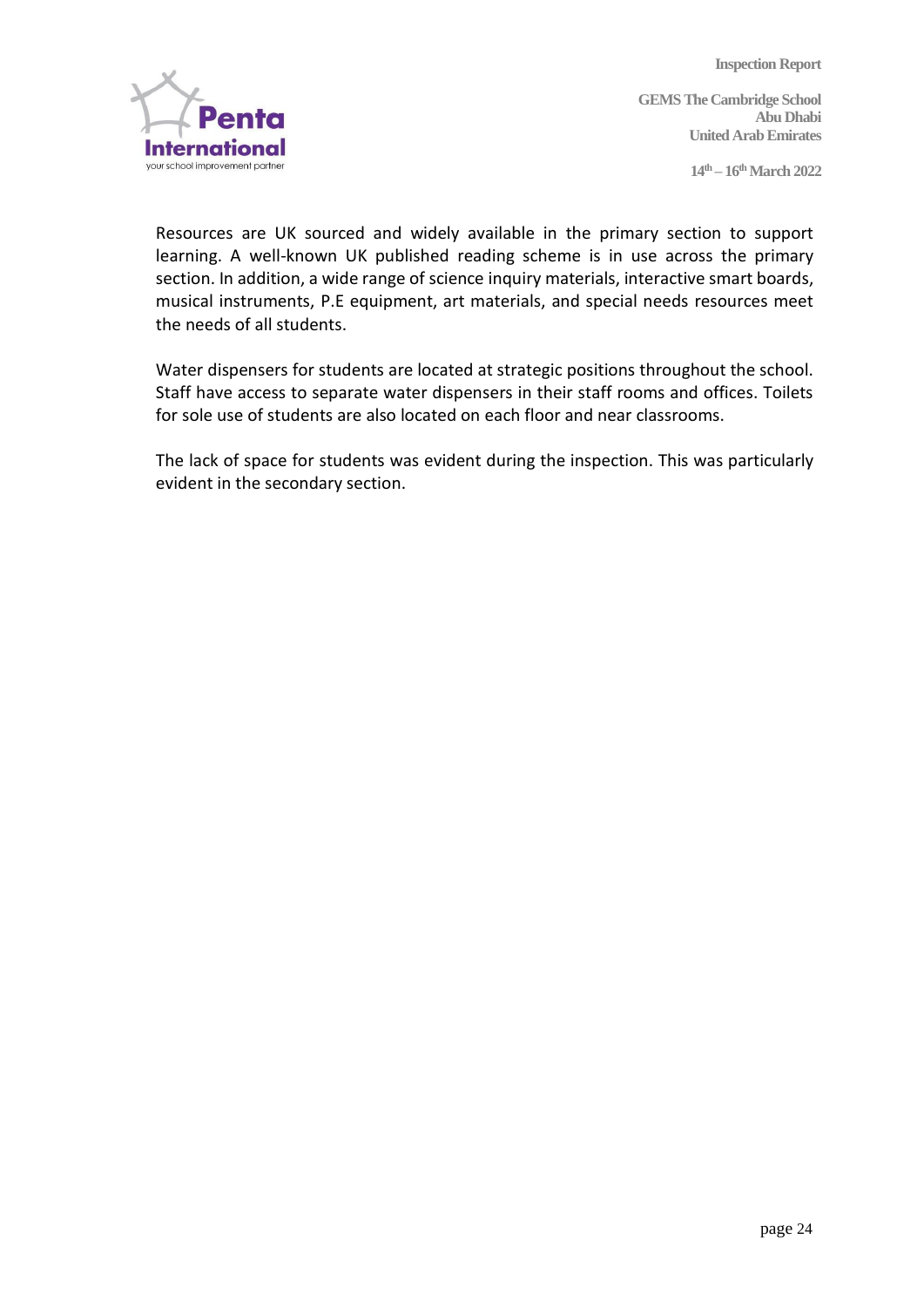**GEMS The Cambridge School Abu Dhabi United Arab Emirates**

**14th – 16thMarch 2022** 

# *10. Standard 6* Provision of information for parents, carers, and others

The provision of information for parents, carers and others meets the standard.

Parents feel very well informed by the wide range of communications that the school has made available to them. A weekly newsletter, daily social media updates, letters, emails, and texts ensure parents are regularly informed about what is happening in school. The school's website is updated regularly and contains information around the school's performances, events and policies for parents and prospective parents. A parents information booklet is updated annually and includes information for new and existing parents.

Teachers are approachable and can be contacted at the end or start of the school day. In addition to this deliberate contact is made each month by the school with parents when the students class teacher or form tutor calls the parent by telephone. This direct contact is to check on students' wellbeing and builds relationships between home and school.

There is an event coordinator appointed by the school, to ensure that all information provided to parents regarding school events is timely and succinct. In addition, the administration team have been briefed on positive parental communication and work hard to ensure that all information parents need is timely and relevant. There are staff available who can help where translations may be required. These are available in the most common languages shared by the school community. This ensures that parents have the information they require.

Parents receive progress reports termly and these are heavily aligned towards performance in academic standards. The progress reports use the school's internal assessment systems and report an individual's attainment and progress against the targets set. Parents like this approach and the termly progress reports are followed up with and open house meeting. Here, parents can meet with the teachers to gain further clarification.

Parents reported that they are very pleased with 'the teachers' tremendous amount of support and encouragement provided to their children.' They are aware that they can also access GEMS central administration and the local authority ADEK, for further support if this was required.

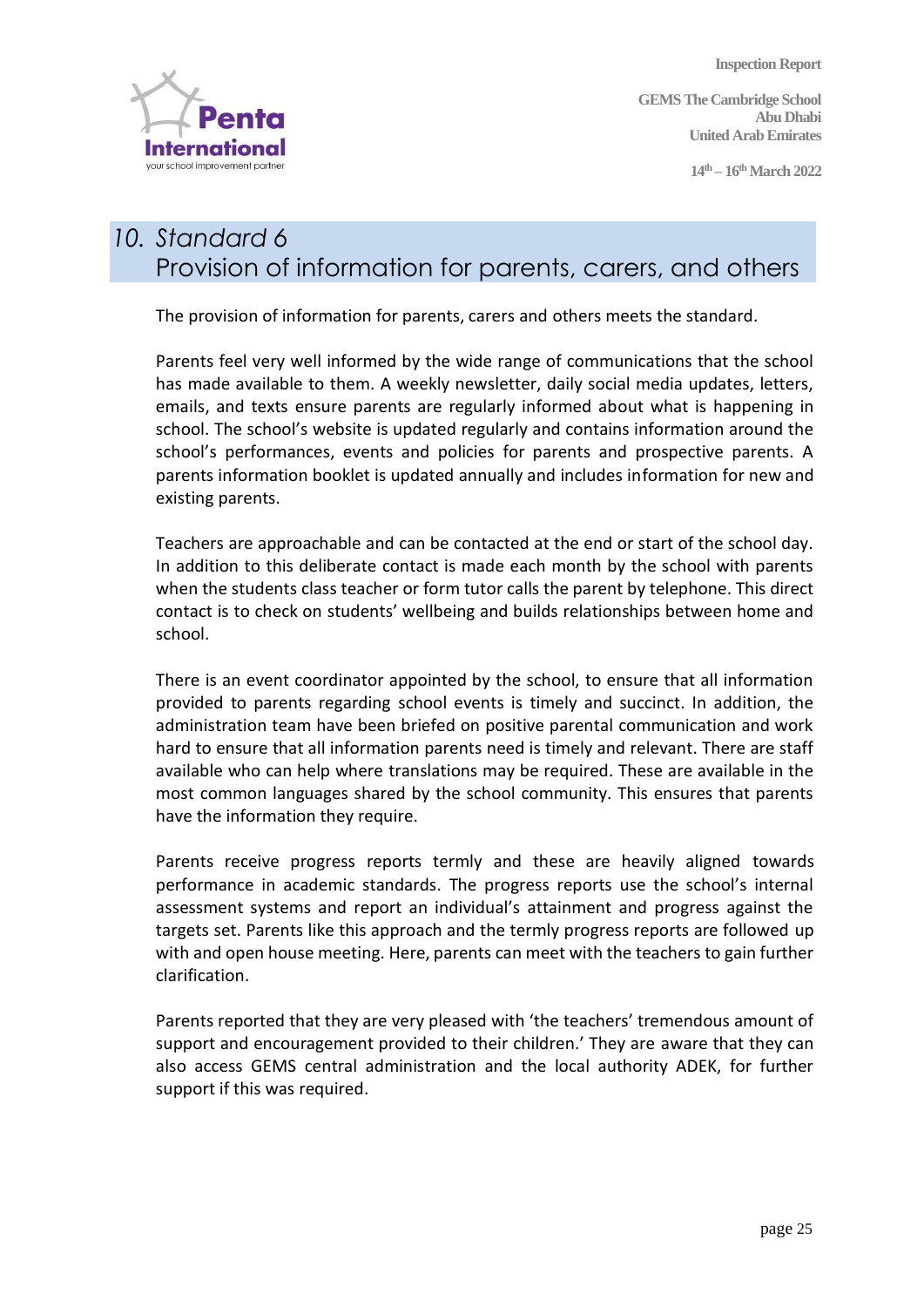**GEMS The Cambridge School Abu Dhabi United Arab Emirates**

**14th – 16thMarch 2022** 



# *11. Standard 7* The school's procedure for handling complaints

The school's procedure for handling complaints meets BSO standards.

The school has a written complaints policy that clearly details the importance the school assigns to dealing with complaints and the need to resolve them in a timely and appropriate manner. The school states at the outset of its policy that complaints will be dealt with within 48 hours of receipt and if the resolution of the complaint requires more time, then the complainant will be informed of this. The school aims to act upon complaints received within 24 hours of receipt. In most cases this was achievable due to a very proactive open-door policy by staff.

There are 3 clear stages in which a complaint can be dealt with to seek a satisfactory resolution. The steps taken to resolve complaints are detailed within the policy. The responsibilities of staff are also clearly defined so that staff can understand their role in ensuring the policy is upheld.

Parents can also raise a complaint with the corporate body of the school through GEMS central office or the local authority and this is detailed in the report. A parent relations executive is based in the school and there is also a parent's relations team at the GEMS central head office to help schools and parents resolve complaints as quickly as possible.

The school's complaints log indicated that complaints are rare. Six complaints had been recorded since the start of this academic year. Each complaint was related to issues around the day-to-day running of the school and were resolved very quickly.

The school and parents reported that complaints are rare and resolved quickly. They like the 'open door' policy at the beginning and end of the school day where class teachers are available to speak to parents if required. Bilingual staff assist with translations if required. The school principal welcomes students at the start of the day and monitors students at the school gate, as they exit school at the end of the day. Parents reported that the principal is easily approachable and listens to their concerns. Complaints and concerns are managed effectively and meet the needs of the parents and students at the school.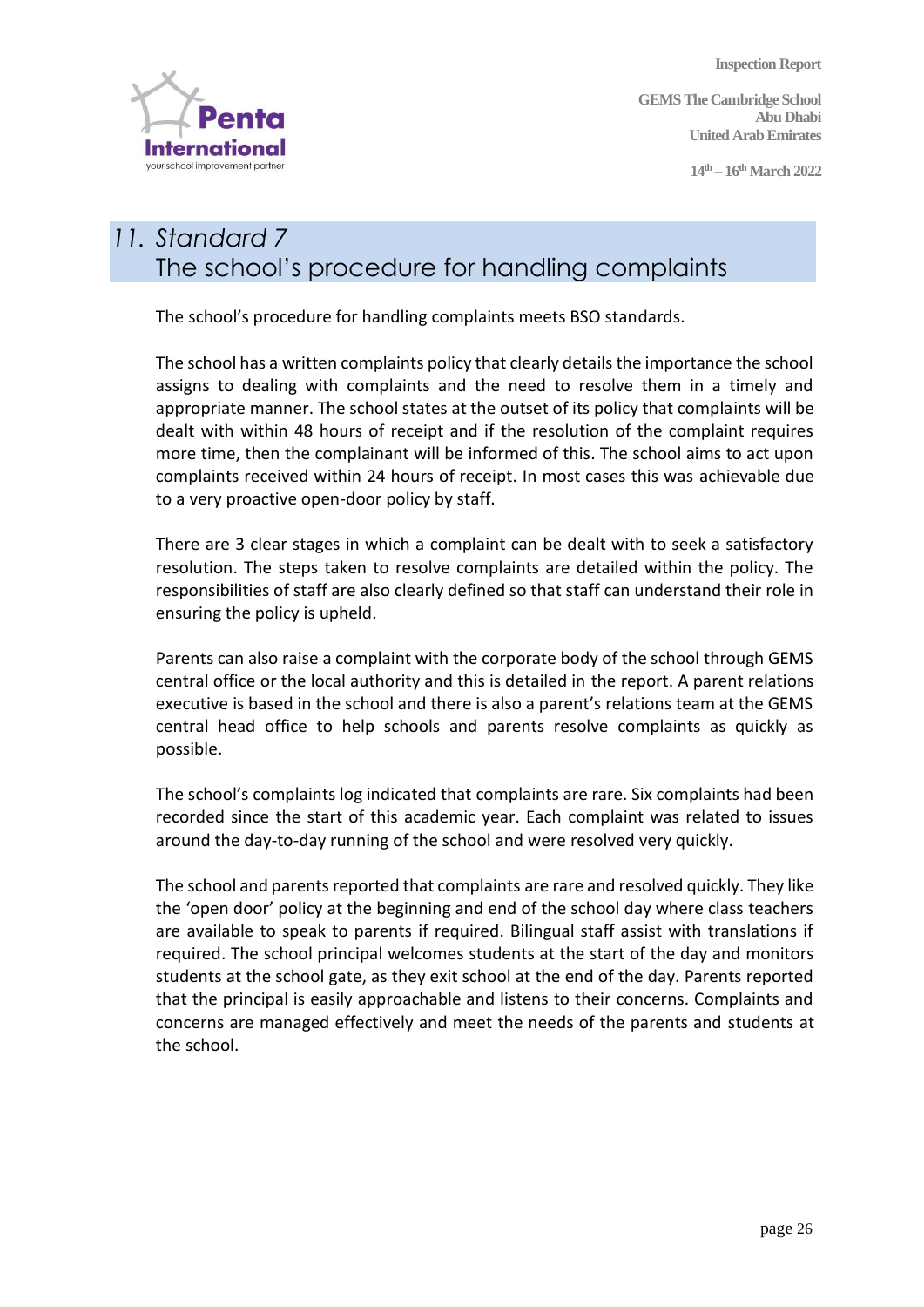**GEMS The Cambridge School Abu Dhabi United Arab Emirates**

**14th – 16thMarch 2022** 



# *12. Standard 8* Leadership and management of the school

The quality of leadership and management of the school is good and meets the standard.

The principal of the school and his close leadership team know the strengths of the school and the areas on which they need to focus. A development plan is in place which identifies the areas of priority however this could be more specific and measurable in the outcomes it describes. The senior leadership team are ambitious and lead by example. They understand the needs of their staff team and work collaboratively to support school improvement.

The principal and his senor leadership team have moved the school forward significantly in the past three years, such that the school is now oversubscribed and results at key stages 4 and 5 are outstanding. The recent net promoter score (NPS) showed a positive increase in parents views about the school.

The professional development of staff remains a high focus area. In the secondary section of the school middle leaders have rigorous and reliable assessments in place that enable them to understand the academic achievements of students. They also moderate their judgements working with middle leaders in other GEMS schools. This effectively enables teachers to know that the school's internal data is reliable. However, this is not yet sufficiently developed across the whole school. Newly appointed core curriculum subject leaders have not yet had time to have an impact.

The teachers talked positively about the opportunities for professional development. They enjoyed the TELLAL face-to-face coaching programme. Induction processes for staff are thorough and ensure they are well prepared to enter the school. Staff mobility is low. Staff enjoy working at the school and benefit from the training the senior leaders provide and the training which is offered by the GEMS cluster of schools.

The GEMS advisory team support the school and are regularly involved in the life of the school. They are sharply focussed on the school's performance data across many aspects of the school's provision. They also carefully consider the value that the school provides to its school community. They hold senior leaders to account and challenge decisions made that are not in line with the school's vision, mission, and GEMS corporate vision. The local advisory board constitute parents in the school, and they offer some challenge by asking questions of the leaders in the school. They are limited in their abilities to effectively hold the school to account for the quality of education it provides, effective deployment of staff and use of accommodation and resources.